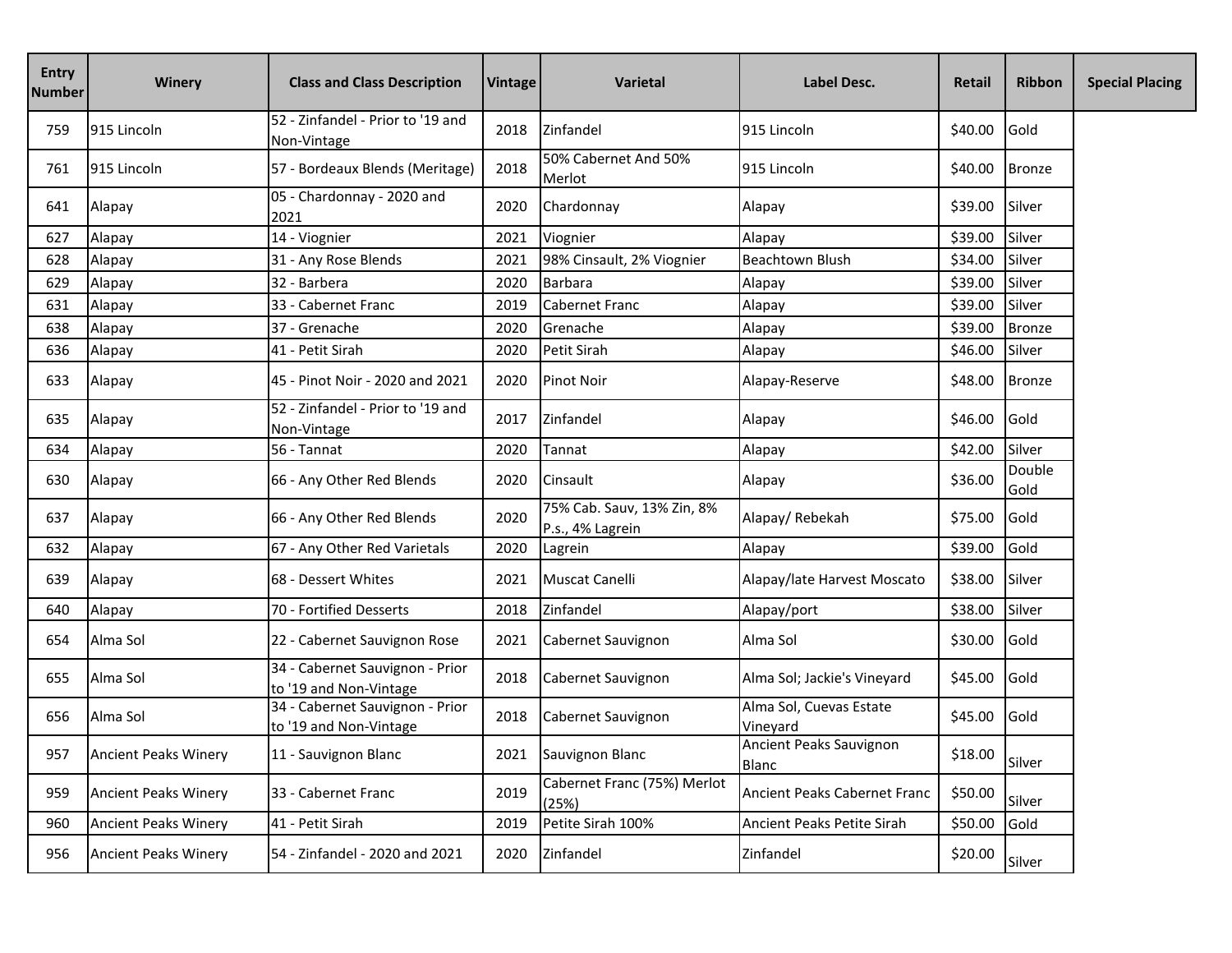| 958 | <b>Ancient Peaks Winery</b> | 62 - Cabernet Based Blends                                | 2018 | Cabernet Sauvignon 75% Petit<br>Verdot 9% Malbec 9% C | Ancient Peaks Oyster Ridge                           | \$60.00 | Silver         |                                                   |
|-----|-----------------------------|-----------------------------------------------------------|------|-------------------------------------------------------|------------------------------------------------------|---------|----------------|---------------------------------------------------|
| 455 | <b>Arndt Cellars</b>        | 45 - Pinot Noir - 2020 and 2021                           | 2020 | <b>Pinot Noir</b>                                     | <b>Arndt Cellars</b>                                 | \$44.00 | Silver         |                                                   |
| 454 | <b>Arndt Cellars</b>        | 53 - Zinfandel - 2019                                     | 2019 | Zinfandel                                             | <b>Arndt Cellars</b>                                 | \$38.00 | Silver         |                                                   |
| 862 | <b>Ascension Cellars</b>    | 16 - White Rhone Blends                                   | 2019 | 50% Roussanne / 37.5%<br>Marsanne / 12.5% Viognier    | <b>Shining Star</b>                                  | \$36.00 | <b>Bronze</b>  |                                                   |
| 863 | <b>Ascension Cellars</b>    | 31 - Any Rose Blends                                      | 2021 | 65% Mourvedre / 30%<br>Grenache / 5% Syrah            | Siren                                                | \$32.00 | <b>Bronze</b>  |                                                   |
| 864 | <b>Ascension Cellars</b>    | 58 - Grenache Based Blends                                | 2018 | 75% Grenache / 15%<br>Mourvedre / 10% Syrah           | Trinity                                              | \$56.00 | Silver         |                                                   |
| 661 | <b>Autry Cellars</b>        | 14 - Viognier                                             | 2020 | Viognier                                              | Viognier                                             | \$36.00 | <b>Bronze</b>  |                                                   |
| 662 | <b>Autry Cellars</b>        | 49 - Syrah - 2019                                         | 2019 | Syrah                                                 | Syrah                                                | \$38.00 | <b>Bronze</b>  |                                                   |
| 690 | <b>B&amp;E Vineyard</b>     | 34 - Cabernet Sauvignon - Prior<br>to '19 and Non-Vintage | 2016 | Cabernet Sauvignon                                    | B&e Vineyard/estate Cabernet<br>Sauvignon            | \$42.00 | Silver         |                                                   |
| 691 | <b>B&amp;E Vineyard</b>     | 34 - Cabernet Sauvignon - Prior<br>to '19 and Non-Vintage | 2015 | Cabernet Sauvignon                                    | <b>B&amp;e Vineyard/estate Cabernet</b><br>Sauvignon | \$42.00 | Silver         |                                                   |
| 692 | <b>B&amp;E Vineyard</b>     | 35 - Cabernet Sauvignon - 2019                            | 2019 | Cabernet Sauvignon                                    | B&e Vineyard/estate Cabernet<br>Sauvignon            | \$42.00 | Silver         |                                                   |
| 693 | <b>B&amp;E Vineyard</b>     | 39 - Merlot                                               | 2016 | <b>Merlot</b>                                         | B&e Vineyard/estate Merlot                           | \$40.00 | Silver         |                                                   |
|     |                             |                                                           |      |                                                       |                                                      |         |                |                                                   |
| 695 | <b>B&amp;E Vineyard</b>     | 57 - Bordeaux Blends (Meritage)                           | 2015 | 50% Cabernet Sauvignon/44%<br>Merlot/6% Cab Franc     | B&e Vineyard/red Rhythm                              | \$40.00 | Double<br>Gold | <b>Best of Class</b><br><b>Bordeaux Blends</b>    |
| 694 | <b>B&amp;E Vineyard</b>     | 57 - Bordeaux Blends (Meritage)                           | 2016 | 55% Cabernet Sauvignon 45%<br>Merlot                  | B&e Vineyard/red Rhythm                              | \$40.00 | Gold           |                                                   |
| 671 | <b>Barr Estate Winery</b>   | 02 - Albarino                                             | 2020 | Albarino                                              | Barr Estate Winery Albarino                          | \$20.00 | Silver         |                                                   |
| 673 | <b>Barr Estate Winery</b>   | 70 - Fortified Desserts                                   | 2013 | Touriga 60%, Souzao 40%                               | Barr Estate Winery Grande<br>Finale                  | \$30.00 | Double<br>Gold | <b>Best of Class</b><br><b>Fortified Desserts</b> |
| 714 | <b>Barton Family Wines</b>  | 15 - Other White Rhones                                   | 2021 | Picpoul Blanc                                         | <b>Tiny Dancer</b>                                   | \$40.00 | Gold           |                                                   |
| 715 | <b>Barton Family Wines</b>  | 23 - Grenache Rose                                        | 2021 | 100% Grenache                                         | Fancy                                                | \$40.00 | <b>Bronze</b>  |                                                   |
| 716 | <b>Barton Family Wines</b>  | 37 - Grenache                                             | 2020 | Grenache                                              | Grey - Instinctual                                   | \$55.00 | Gold           |                                                   |
| 717 | <b>Barton Family Wines</b>  | 57 - Bordeaux Blends (Meritage)                           | 2019 | 44% Cabernet Sauvignon, 28%<br>Malbec, 24% Merlot, 4% | Grey - Lineage                                       | \$55.00 | Gold           |                                                   |
| 718 | <b>Barton Family Wines</b>  | 61 - Zinfandel Based Blends                               | 2020 | 57% Zinfandel, 30% Petite<br>Sirah, 13% Carignan      | Territory                                            | \$55.00 | <b>Bronze</b>  |                                                   |
| 835 | Bella Luna Estate Winery    | 47 - Sangiovese                                           | 2018 | Sangiovese                                            | Sangiovese                                           | \$48.00 | Gold<br>Double |                                                   |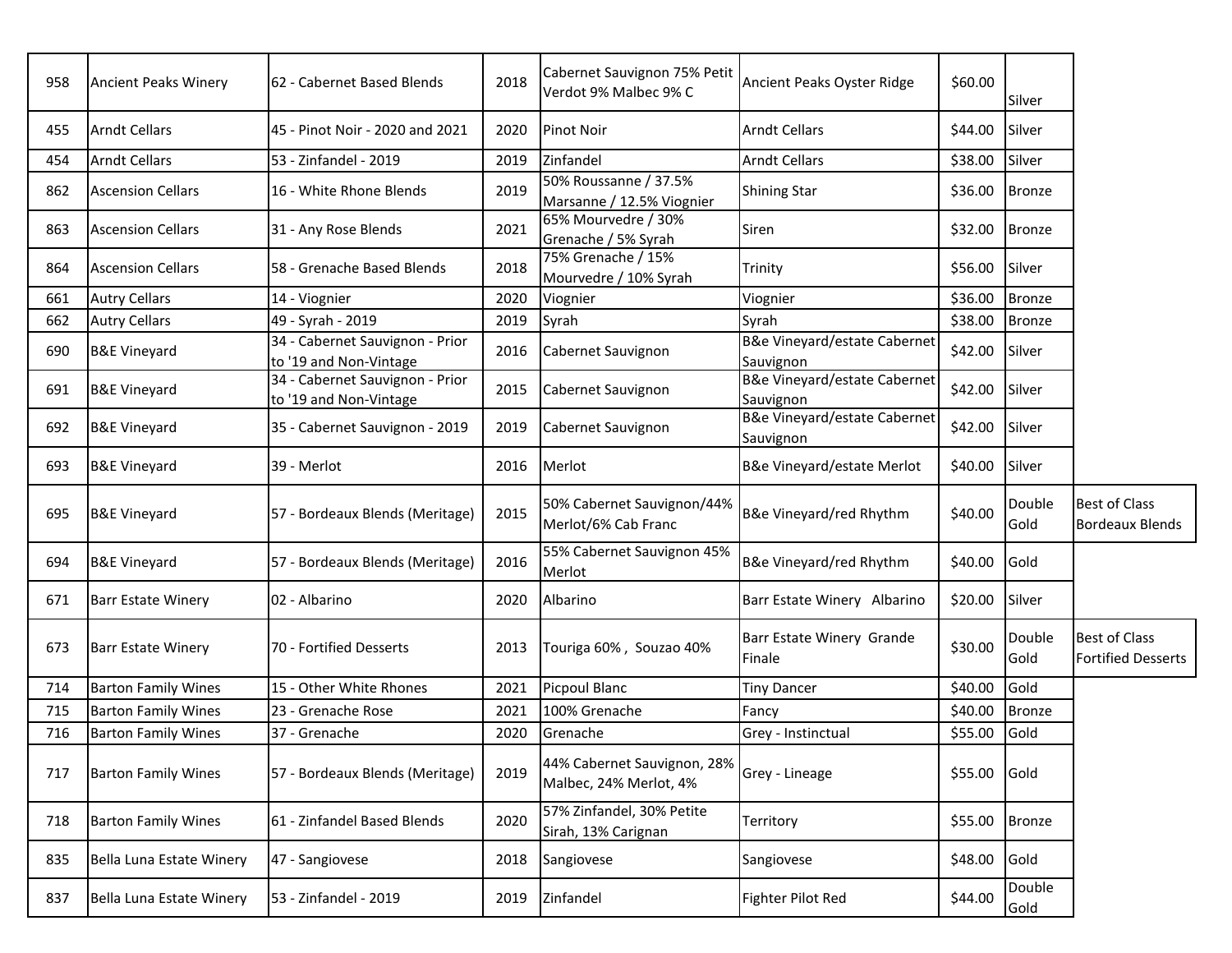| 836 | Bella Luna Estate Winery    | 64 - Other Italian Style                 | 2018 | 52% Cabernet Sauvignon 48%<br>Sangiovese                                          | <b>Estate Riserva</b>                                 | \$58.00 | Double<br>Gold | <b>Best of Class</b><br>Other Italian Style        |
|-----|-----------------------------|------------------------------------------|------|-----------------------------------------------------------------------------------|-------------------------------------------------------|---------|----------------|----------------------------------------------------|
| 471 | Bianchi                     | 08 - Pinot Gris/Grigio                   | 2021 | Pinot Grigio                                                                      | <b>Bianchi Signature Selection</b><br>Pinot Grigio    | \$25.00 | Silver         |                                                    |
| 470 | Bianchi                     | 11 - Sauvignon Blanc                     | 2021 | Sauvignon Blanc                                                                   | <b>Bianchi Signature Selection</b><br>Sauvignon Blanc | \$25.00 | Silver         |                                                    |
| 474 | Bianchi                     | 61 - Zinfandel Based Blends              | 2019 | 75% Zinfandel, 25%<br>Sangiovese                                                  | Bianchi Reserve "duality" Red<br>Cuvée                | \$70.00 | Silver         |                                                    |
| 207 | <b>Bloomfield Vineyards</b> | 11 - Sauvignon Blanc                     | 2021 | Sauvignon Blanc                                                                   | <b>Bloomfield Vineyards</b>                           | \$35.00 | Silver         |                                                    |
| 206 | <b>Bloomfield Vineyards</b> | 17 - White Blends (Other than<br>Rhones) | 2021 | 85% Chardonnay 15% Viognier Devil's Daughter White Wine                           |                                                       | \$40.00 | Gold           |                                                    |
| 208 | <b>Bloomfield Vineyards</b> | 35 - Cabernet Sauvignon - 2019           | 2019 | Cabernet Sauvignon                                                                | <b>Bloomfield Vineyards</b>                           | \$55.00 | Silver         |                                                    |
| 209 | <b>Bloomfield Vineyards</b> | 39 - Merlot                              | 2020 | Merlot                                                                            | <b>Bloomfield Vineyards</b>                           | \$55.00 | Silver         |                                                    |
| 728 | <b>Bmsc</b>                 | 63 - Other Rhone Style Blends            | 2016 | Gsm                                                                               | <b>Bmsc</b>                                           | \$35.00 | Silver         |                                                    |
| 681 | <b>Carol Shelton Wines</b>  | 16 - White Rhone Blends                  | 2020 | 34 Grenache Blanc, 32<br>Roussanne, 22 Vio, 12<br>Marisanne                       | Coquille Blanc                                        | \$27.00 | <b>Bronze</b>  |                                                    |
| 683 | <b>Carol Shelton Wines</b>  | 16 - White Rhone Blends                  | 2021 | 30%<br>Vio, grenacheblanc, rousanne, 1 Coquille Blanc<br>0 Marsanne               |                                                       | \$27.00 | Gold           |                                                    |
| 680 | <b>Carol Shelton Wines</b>  | 37 - Grenache                            | 2021 | 90 Grenache, 5<br>Petite, 2 carignane & mourvedre Carol Shelton Grenache<br>,1 Ab |                                                       | \$27.00 | Silver         |                                                    |
| 685 | <b>Carol Shelton Wines</b>  | 53 - Zinfandel - 2019                    | 2019 | 80% Zinfandel, 20% Carignane Oakley Zin                                           |                                                       | \$28.00 | Gold           |                                                    |
| 684 | <b>Carol Shelton Wines</b>  | 63 - Other Rhone Style Blends            | 2021 | 22%ps, carignan, grenache, mou<br>rvedre,11%ab,1%vio                              | Coquille Rouge                                        | \$27.00 | Double<br>Gold | <b>Best of Class</b><br>Other Rhone Style          |
| 682 | <b>Carol Shelton Wines</b>  | 63 - Other Rhone Style Blends            | 2020 | 34 Mourvèdre, 20<br>Carignan, 20petite, 13<br>Grenache, 13ab                      | Coquille Rouge                                        | \$27.00 | Silver         |                                                    |
| 659 | Cass                        | 14 - Viognier                            | 2021 | 100% Viognier                                                                     | Viognier                                              | \$29.00 | Double<br>Gold | <b>Best of Class</b><br>Viognier                   |
| 657 | Cass                        | 24 - Mouvedre Rose                       | 2021 | 69% Mourvedre 31%<br>Grenache                                                     | Oasis                                                 | \$24.00 | Double<br>Gold | <b>Best of Class</b><br>Mouvedre<br>Rose/Best Rose |
| 660 | Cass                        | 40 - Mourvedre                           | 2020 | 100% Mourvedre                                                                    | Mourvedre                                             | \$48.00 | Silver         |                                                    |
| 199 | Castoro Cellars             | 11 - Sauvignon Blanc                     | 2021 | Sauvignon Blanc                                                                   | Estate Grown Sauvignon Blanc                          | \$22.50 | Silver         |                                                    |
| 200 | <b>Castoro Cellars</b>      | 25 - Other Varietal Rose                 | 2021 | 34 Charbono 31 Pinot Grigio<br>25 Viognier 10 Barbera                             | <b>Estate Grown Rose</b>                              | \$22.50 | Silver         |                                                    |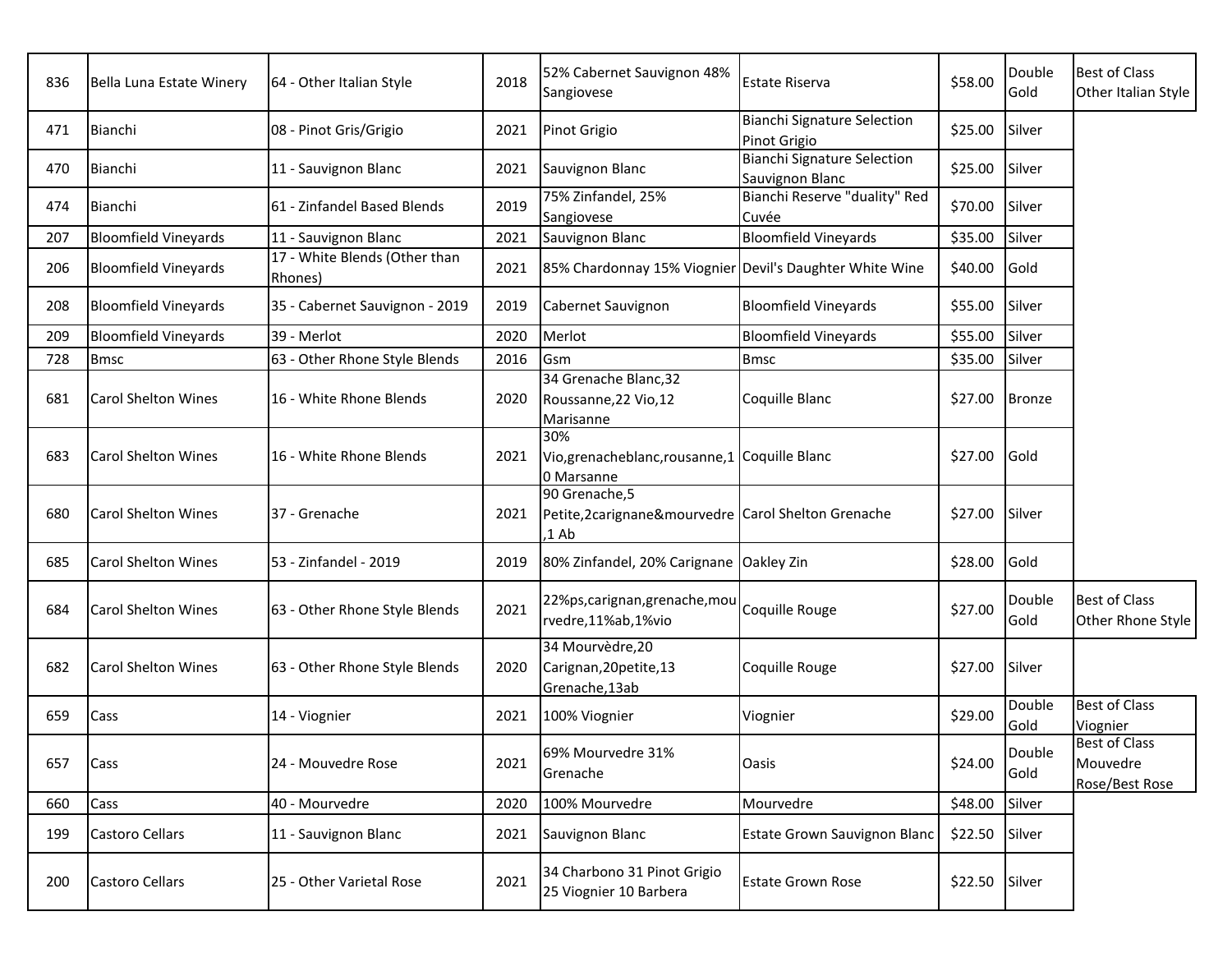| 203 | Castoro Cellars                | 35 - Cabernet Sauvignon - 2019                                                        | 2019 | Cabernet Sauvignon                                   | <b>Estate Grown Cabernet</b><br>Sauvignon  | \$25.00        | <b>Bronze</b>  |                                          |
|-----|--------------------------------|---------------------------------------------------------------------------------------|------|------------------------------------------------------|--------------------------------------------|----------------|----------------|------------------------------------------|
| 204 | Castoro Cellars                | 51 - Tempranillo                                                                      | 2019 | Tempranillo                                          | Reserve Tempranillo                        | \$31.25        | Double<br>Gold | <b>Best of Class</b><br>Tempranillo      |
| 202 | <b>Castoro Cellars</b>         | 54 - Zinfandel - 2020 and 2021                                                        | 2020 | Zinfandel                                            | <b>Estate Grown Zinfandel</b>              | \$25.00        | Silver         |                                          |
| 201 | <b>Castoro Cellars</b>         | 61 - Zinfandel Based Blends                                                           | 2020 | 72 Zinfandel 19 Primitivo 8<br>Petite Sirah 1 Tannat | <b>Reserve Zinfusion</b>                   | \$31.25        | Silver         |                                          |
| 852 | Cendre                         | 34 - Cabernet Sauvignon - Prior<br>to '19 and Non-Vintage                             | 2017 | Cabernet Sauvignon                                   | Old Vine Cabernet Sauvignon                | \$65.00        | Gold           |                                          |
| 853 | Cendre                         | 37 - Grenache                                                                         | 2017 | Grenache                                             | Grenache                                   | \$65.00        | <b>Bronze</b>  |                                          |
| 826 | Charles Woodson's<br>Intercept | 05 - Chardonnay - 2020 and<br>2021                                                    | 2021 | Chardonnay                                           | Charles Woodson's Intercept                | \$19.99        | Gold           |                                          |
| 827 | Charles Woodson's<br>Intercept | 05 - Chardonnay - 2020 and<br>2021                                                    | 2020 | Chardonnay                                           | Harken                                     | \$14.99        | Gold           |                                          |
| 830 | Charles Woodson's<br>Intercept | 11 - Sauvignon Blanc                                                                  | 2021 | Sauvignon Blanc                                      | Robert Hall Artisan Collection             | \$17.99        | Silver         |                                          |
| 831 | Charles Woodson's<br>Intercept | 11 - Sauvignon Blanc                                                                  | 2021 | Sauvignon Blanc                                      | <b>Robert Hall</b>                         | \$17.99        | Silver         |                                          |
| 829 | Charles Woodson's<br>Intercept | 28 - Syrah Rose                                                                       | 2021 | Rose                                                 | Rabble                                     | \$24.99        | <b>Bronze</b>  |                                          |
| 832 | Charles Woodson's<br>Intercept | 39 - Merlot                                                                           | 2019 | Merlot                                               | <b>Robert Hall</b>                         | \$19.99        | Double<br>Gold | <b>Best of Class</b><br>Merlot           |
| 825 | Charles Woodson's<br>Intercept | 45 - Pinot Noir - 2020 and 2021                                                       | 2020 | <b>Pinot Noir</b>                                    | Charles Woodson's Intercept                | \$19.99        | Silver         |                                          |
| 828 | Charles Woodson's<br>Intercept | 53 - Zinfandel - 2019                                                                 | 2019 | Zinfandel                                            | Rabble                                     | \$24.99        | Double<br>Gold | <b>Best of Class</b><br>Zinfandel - 2019 |
| 848 | Clavo                          | 14 - Viognier                                                                         | 2020 | Viognier                                             | Apparition                                 | \$30.00        | <b>Bronze</b>  |                                          |
| 849 | Clavo                          | 41 - Petit Sirah                                                                      | 2016 | Petite Sirah                                         | <b>Dreamer</b>                             | \$52.00        | Silver         |                                          |
| 850 | Defiance Vineyard              | 38 - Malbec                                                                           | 2019 | Malbec                                               | Malbec                                     | \$48.00        | Silver         |                                          |
| 851 | Defiance Vineyard              | 66 - Any Other Red Blends                                                             | 2019 | Petit Verdot/petite Sirah                            | <b>Breach</b>                              | \$36.00        | Gold           |                                          |
| 186 | <b>Delicato Family Wines</b>   | 01 - Sparkling-Methode<br>Champenoise, Charmat or Other<br>Process                    | 2020 | <b>Blanc De Blancs</b>                               | Sofia Blanc De Blancs                      | \$19.00        | Silver         |                                          |
| 187 | Delicato Family Wines          | 01 - Sparkling-Methode<br>Champenoise, Charmat or Other   2021   Brut Rose<br>Process |      |                                                      | Sofia Brut Rose                            | \$19.00 Silver |                |                                          |
| 174 | <b>Delicato Family Wines</b>   | 05 - Chardonnay - 2020 and<br>2021                                                    | 2020 | Chardonnay                                           | Diora La Splendeur Du Soleil<br>Chardonnay | \$19.99        | Silver         |                                          |
| 180 | <b>Delicato Family Wines</b>   | 05 - Chardonnay - 2020 and<br>2021                                                    | 2020 | Chardonnay                                           | Gnarly Head Chardonnay                     | \$12.00        | Silver         |                                          |
| 179 | Delicato Family Wines          | 05 - Chardonnay - 2020 and<br>2021                                                    | 2020 | Chardonnay                                           | Noble Vines 446 Chardonnay                 | \$12.00        | Silver         |                                          |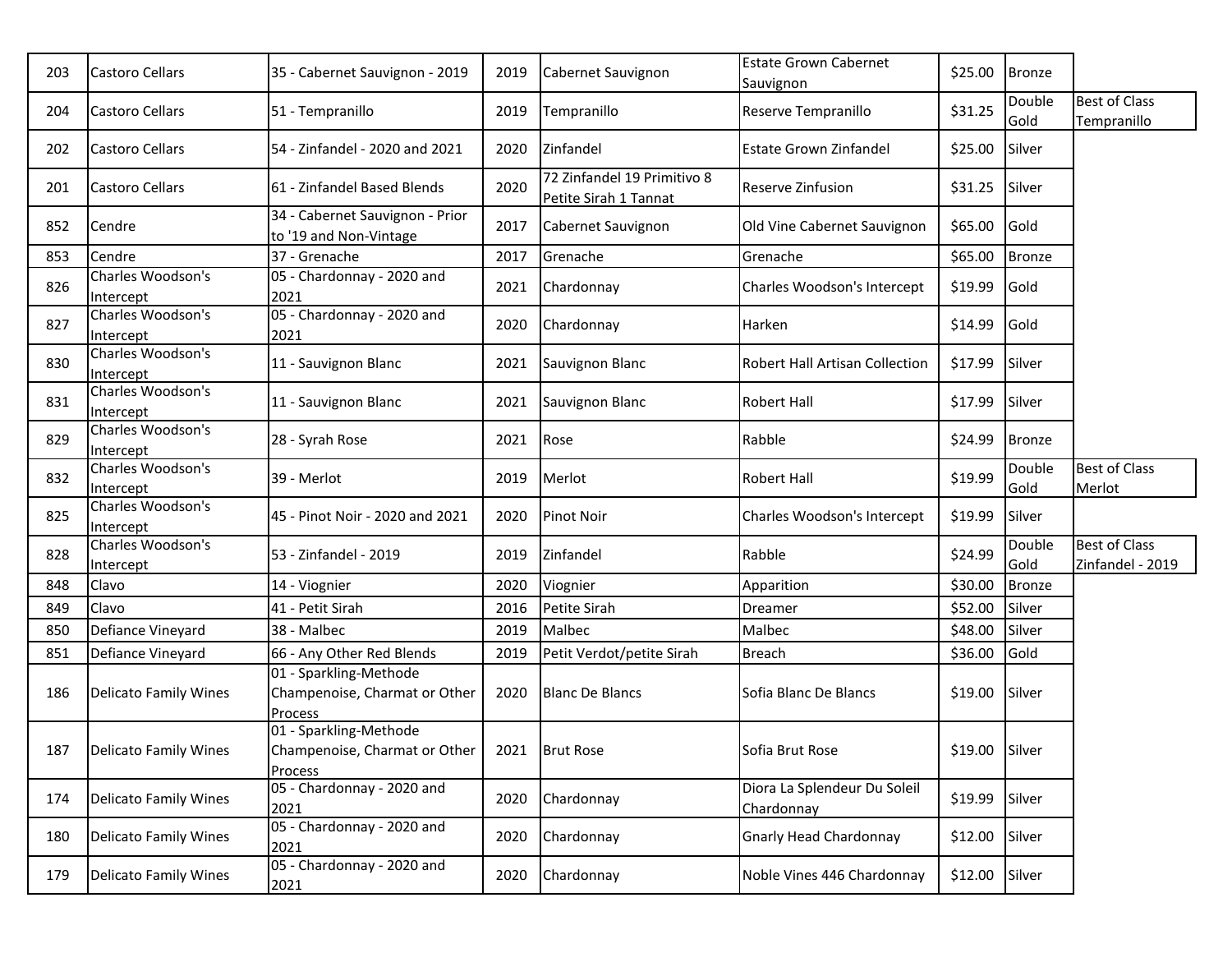| 182 | <b>Delicato Family Wines</b> | 08 - Pinot Gris/Grigio                                    | 2021 | Pinot Grigio                             | Noble Vines 152 Pinot Grigio                        | \$12.00         | Double<br>Gold | Best of Class Pinot<br>Gris/ Grigio |
|-----|------------------------------|-----------------------------------------------------------|------|------------------------------------------|-----------------------------------------------------|-----------------|----------------|-------------------------------------|
| 181 | <b>Delicato Family Wines</b> | 11 - Sauvignon Blanc                                      | 2021 | Sauvignon Blanc                          | Noble Vines 242 Sauvignon<br>Blanc                  | \$12.00         | <b>Bronze</b>  |                                     |
| 178 | <b>Delicato Family Wines</b> | 26 - Pinot Noir Rose                                      | 2021 | Rose Of Pinot Noir                       | Diora La Belle Fête Rosé                            | \$19.99         | Gold           |                                     |
| 183 | <b>Delicato Family Wines</b> | 26 - Pinot Noir Rose                                      | 2021 | Rose                                     | Noble Vines 515 Rose                                | \$12.00         | Silver         |                                     |
| 177 | <b>Delicato Family Wines</b> | 44 - Pinot Noir - 2019                                    | 2019 | <b>Pinot Noir</b>                        | Diora La Grand Majesté Pinot<br>Noir                | \$40.00         | Double<br>Gold | Best of Class Pinot<br>Noir - 2019  |
| 176 | <b>Delicato Family Wines</b> | 44 - Pinot Noir - 2019                                    | 2019 | <b>Pinot Noir</b>                        | Diora La Petite Grace Pinot<br>Noir                 | \$19.99         | Silver         |                                     |
| 913 | Deno                         | 58 - Grenache Based Blends                                | 2018 | Grenache 72%, Mourvedre<br>28%           | Deno Paso Rouge - Alto Pomar<br>Vineyard            | \$40.00         | Silver         |                                     |
| 914 | Deno                         | 63 - Other Rhone Style Blends                             | 2019 | Grenache 50%, Syrah 50%                  | Rolph                                               | \$40.00         | Silver         |                                     |
| 580 | Detente                      | 12 - Grenache Blanc                                       | 2021 | Grenache Blanc                           | Colburn Vineyard                                    | \$30.00         | Silver         |                                     |
| 576 | Detente                      | 31 - Any Rose Blends                                      | 2021 | 65% Grenache, 20% Syrah,<br>15% Graciano | <b>Field Blend Rose</b>                             | \$30.00         | Silver         |                                     |
| 578 | Detente                      | 44 - Pinot Noir - 2019                                    | 2019 | Pinot Noir                               | Margot Pinot Noir, Solomon<br><b>Hills Vineyard</b> | \$45.00         | Silver         |                                     |
| 579 | Detente                      | 57 - Bordeaux Blends (Meritage)                           | 2019 | 70% Merlot, 30% Cabernet<br>Sauvignon    | Eastern Bloc, El Pomar District                     | \$38.00         | Silver         |                                     |
| 581 | Detente                      | 58 - Grenache Based Blends                                | 2020 | 66% Grenache, 20% Syrah,<br>14% Graciano | Western Block, Adelaida<br>District                 | \$40.00         | Double<br>Gold |                                     |
| 577 | Detente                      | 66 - Any Other Red Blends                                 | 2019 | 74% Grenache, 26% Pinot Noir Classified  |                                                     | \$32.00         | Silver         |                                     |
| 881 | Donati Family Vineyard       | 02 - Albarino                                             | 2021 | Albarino                                 | Donati Family Reserve<br>Albarino                   | \$30.00         | Silver         |                                     |
| 882 | Donati Family Vineyard       | 23 - Grenache Rose                                        | 2021 | Grenache                                 | Donati Family Reserve Rose                          | \$30.00         | Silver         |                                     |
| 885 | Donati Family Vineyard       | 33 - Cabernet Franc                                       | 2019 | <b>Cabernet Franc</b>                    | Donati Family Reserve<br>Cabernet Franc             | \$58.00         | Silver         |                                     |
| 887 | Donati Family Vineyard       | 34 - Cabernet Sauvignon - Prior<br>to '19 and Non-Vintage | 2018 | Cabernet Sauvignon                       | Donati Family Vineyard "ezio"                       | \$40.00         | <b>Bronze</b>  |                                     |
| 888 | Donati Family Vineyard       | 35 - Cabernet Sauvignon - 2019                            | 2019 | Cabernet Sauvignon                       | Donati Family Vineyard<br>Cabernet Sauvignon        | \$30.00         | Gold           |                                     |
| 890 | Donati Family Vineyard       | 35 - Cabernet Sauvignon - 2019                            | 2019 | Cabernet Sauvignon                       | Donati Barrel Select Cabernet<br>Sauvignon          | \$100.00 Silver |                |                                     |
| 883 | Donati Family Vineyard       | 35 - Cabernet Sauvignon - 2019                            | 2019 | Cabernet Sauvignon                       | Donati Family Reserve<br>Cabernet Sauvignon         | \$58.00         | Silver         |                                     |
| 884 | Donati Family Vineyard       | 39 - Merlot                                               | 2019 | Merlot                                   | Donati Family Reserve Merlot                        | \$53.00         | Silver         |                                     |
| 889 | Donati Family Vineyard       | 42 - Petit Verdot                                         | 2019 | Petit Verdot                             | Donati Family Reserve Petit<br>Verdot               | \$56.00 Silver  |                |                                     |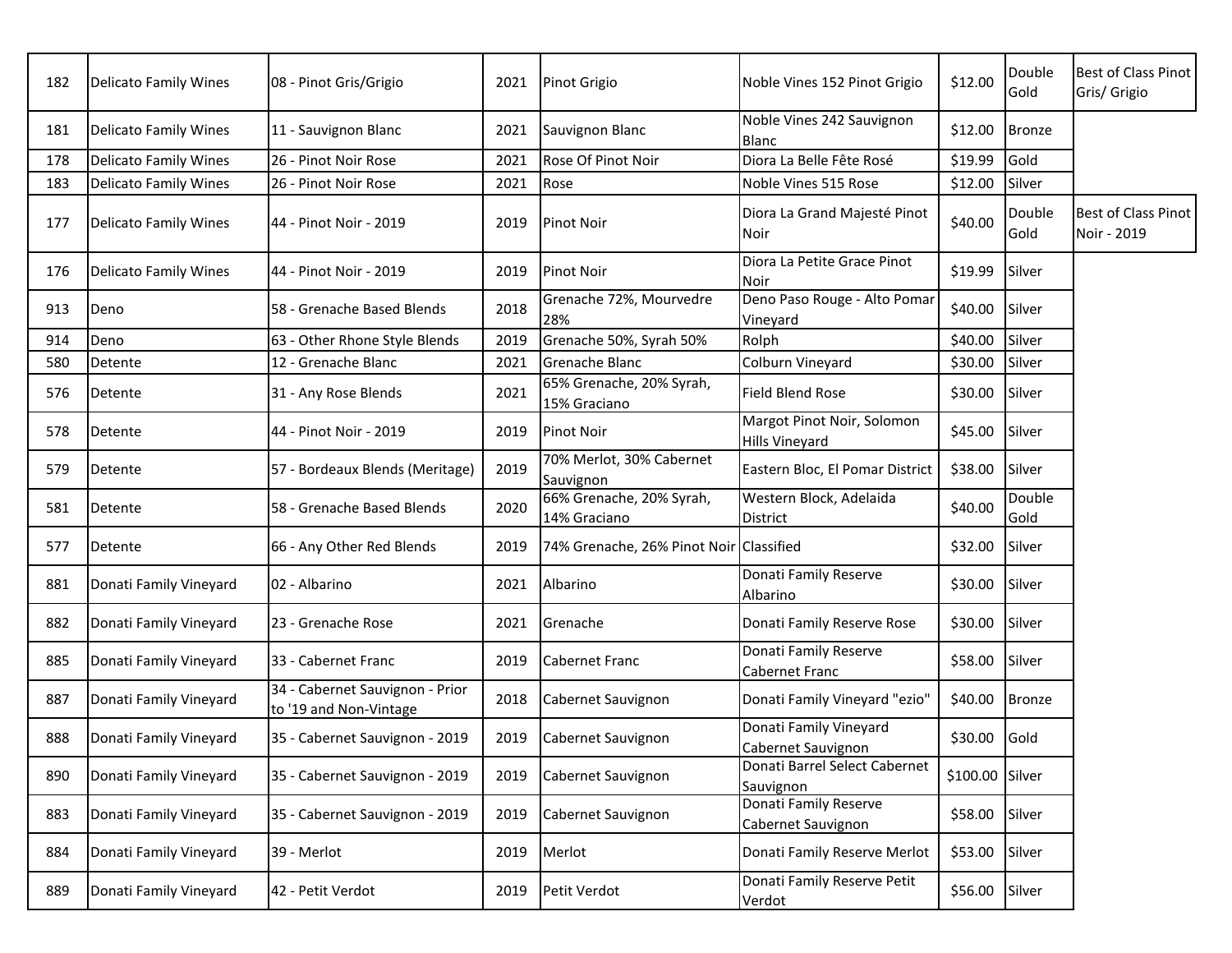| 886 | Donati Family Vineyard                   | 49 - Syrah - 2019                                           | 2019 | Syrah                                                 | Donati Family Reserve Syrah        | \$53.00  | Silver         |                                                                       |
|-----|------------------------------------------|-------------------------------------------------------------|------|-------------------------------------------------------|------------------------------------|----------|----------------|-----------------------------------------------------------------------|
| 567 | Eberle                                   | 05 - Chardonnay - 2020 and<br>2021                          | 2021 | Chardonnay                                            | Estate                             | \$30.00  | Silver         |                                                                       |
| 569 | Eberle                                   | 14 - Viognier                                               | 2021 | Viognier                                              | Estate                             | \$34.00  | Silver         |                                                                       |
| 568 | Eberle                                   | 16 - White Rhone Blends                                     | 2021 | 65% Roussanne, 20%<br>Grenache Blanc, 15% Viognier    | Cotes-Du-robles Blanc              | \$30.00  | Double<br>Gold |                                                                       |
| 571 | Eberle                                   | 19 - Other White Wines-off dry<br>to sweet (.7% RS or more) | 2021 | Muscat Canelli                                        | Estate                             | \$24.00  | Silver         |                                                                       |
| 570 | Eberle                                   | 23 - Grenache Rose                                          | 2021 | 85% Grenache, 12%syrah, 3%<br>Viognier                | Cotes-Du-robles Rose               | \$30.00  | Silver         |                                                                       |
| 574 | Eberle                                   | 35 - Cabernet Sauvignon - 2019                              | 2019 | Cabernet Sauvignon                                    | Estate                             | \$52.00  | Gold           |                                                                       |
| 573 | Eberle                                   | 35 - Cabernet Sauvignon - 2019                              | 2019 | Cabernet Sauvignon                                    | Vineyard Selection                 | \$26.00  | Silver         |                                                                       |
| 572 | Eberle                                   | 50 - Syrah - 2020 and 2021                                  | 2020 | Syrah                                                 | Steinbeck Vineyard                 | \$38.00  | Silver         |                                                                       |
| 575 | Eberle                                   | 54 - Zinfandel - 2020 and 2021                              | 2020 | Zinfandel                                             | Zinfandel                          | \$34.00  | <b>Bronze</b>  |                                                                       |
| 865 | End Of The Day Wines By<br>Caliza Winery | 02 - Albarino                                               | 2021 | Albarino                                              | End Of The Day Albarino            | \$26.00  | Gold           |                                                                       |
| 867 | End Of The Day Wines By<br>Caliza Winery | 61 - Zinfandel Based Blends                                 | 2020 | 57% Zinfandel, 22%<br>Mourvedre, 21% Syrah            | End Of The Day Zm Cuvee            | \$30.00  | Double<br>Gold | <b>Best of Class</b><br>Zinfandel Based<br><b>Blends</b>              |
| 604 | Familia Hicks                            | 11 - Sauvignon Blanc                                        | 2021 | Sauvignon Blanc                                       | Familia Hicks - Ohana              | \$35.00  | Silver         |                                                                       |
| 605 | Familia Hicks                            | 35 - Cabernet Sauvignon - 2019                              | 2019 | Cabernet Sauvignon                                    | Familia Hicks, The Gathering       | \$55.00  | Silver         |                                                                       |
| 606 | Familia Hicks                            | 36 - Cabernet Sauvignon - 2020<br>and 2021                  | 2020 | Cabernet Sauvignon                                    | Familia Hicks - The Gathering      | \$55.00  | Double<br>Gold |                                                                       |
| 340 | <b>Felten Cellars</b>                    | 18 - Other White Wines-dry(.7%<br>RS or less)               | 2021 | Verdelho                                              | <b>Felten Cellars</b>              | \$28.00  | <b>Bronze</b>  |                                                                       |
| 507 | Four Lanterns Winery                     | 15 - Other White Rhones                                     | 2019 | 49%gren Blanc, 28%clairette<br>Blanche, 23%ugni Blanc | White Rhone Blend/still Light      | \$33.00  | Double<br>Gold |                                                                       |
| 508 | <b>Four Lanterns Winery</b>              | 15 - Other White Rhones                                     | 2020 | Picpoul Blanc                                         | Picpoul Blanc                      | \$33.00  | Gold           |                                                                       |
| 514 | Four Lanterns Winery                     | 33 - Cabernet Franc                                         | 2018 | Cabernet Franc                                        | Cabernet Franc                     | \$54.00  | Silver         |                                                                       |
| 517 | Four Lanterns Winery                     | 34 - Cabernet Sauvignon - Prior<br>to '19 and Non-Vintage   | 2017 | Cabernet Sauvignon                                    | 2017 Cabernet Sauvignon<br>Reserva | \$100.00 | Double<br>Gold | <b>Best of Class</b><br>Cabernet<br>Sauvignon Prior to<br>'19 and N-V |
| 516 | Four Lanterns Winery                     | 37 - Grenache                                               | 2019 | Grenache                                              | Grenache                           | \$48.00  | Gold           |                                                                       |
| 518 | Four Lanterns Winery                     | 39 - Merlot                                                 | 2017 | Merlot                                                | 2017 Merlot Reserva                | \$100.00 | Gold           |                                                                       |
| 512 | Four Lanterns Winery                     | 42 - Petit Verdot                                           | 2019 | Petit Verdot                                          | Petit Verdot                       | \$54.00  | Gold           |                                                                       |

٦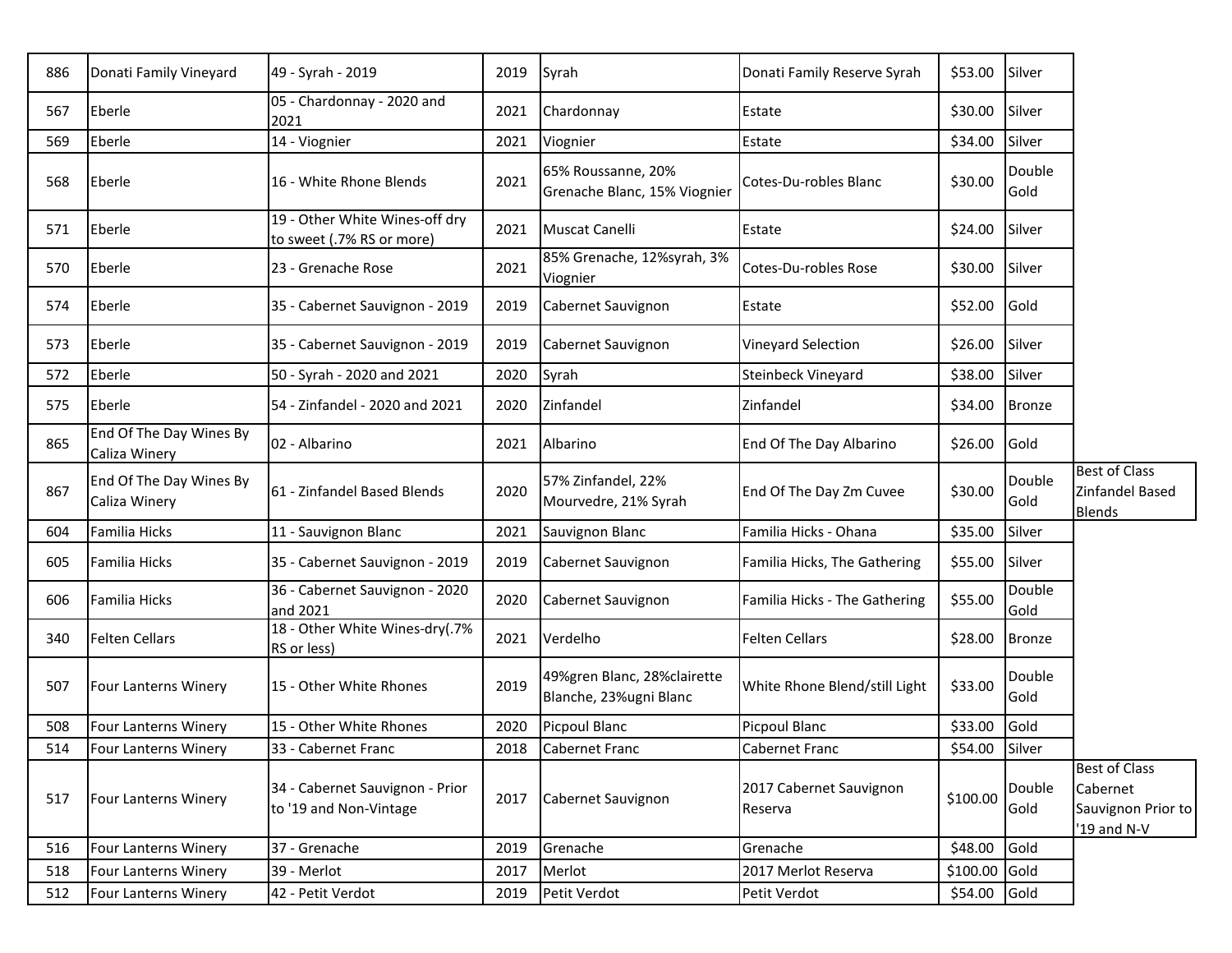| 519 | Four Lanterns Winery        | 48 - Syrah - Prior to '19 and Non-<br>Vintage | 2017 | Syrah                                                 | 2017 Syrah Reserva                       | \$100.00       | Double<br>Gold | Best of Class Syrah<br>Prior to 19' NV |
|-----|-----------------------------|-----------------------------------------------|------|-------------------------------------------------------|------------------------------------------|----------------|----------------|----------------------------------------|
| 520 | Four Lanterns Winery        | 51 - Tempranillo                              | 2019 | Tempranillo                                           | 2019 Tempranillo                         | \$54.00        | Silver         |                                        |
| 513 | Four Lanterns Winery        | 57 - Bordeaux Blends (Meritage)               | 2018 | 82%merlot, 16%cabernet<br>Sauvingnon, 2%tempranillo   | <b>Sardius</b>                           | \$54.00        | Silver         |                                        |
| 515 | <b>Four Lanterns Winery</b> | 62 - Cabernet Based Blends                    | 2018 | 45%cab Sauv, 39%syrah,<br>10%tempranillo, 6%cab Franc | Kharis                                   | \$67.00        | Silver         |                                        |
| 511 | <b>Four Lanterns Winery</b> | 63 - Other Rhone Style Blends                 | 2019 | 45%mourvèdre, 38%syrah,<br>17%grenache                | Red Rhone Blend/ Shadow                  | \$48.00        | Gold           |                                        |
| 738 | <b>Frisby Cellars</b>       | 05 - Chardonnay - 2020 and<br>2021            | 2021 | Chardonnay                                            | <b>Frisby Cellars</b>                    | \$34.00        | <b>Bronze</b>  |                                        |
| 739 | <b>Frisby Cellars</b>       | 11 - Sauvignon Blanc                          | 2021 | Sauvignon Blanc                                       | <b>Frisby Cellars</b>                    | \$34.00        | Silver         |                                        |
| 740 | <b>Frisby Cellars</b>       | 23 - Grenache Rose                            | 2021 | 76% Grenache / 24%<br>Tempranillo                     | <b>Frisby Cellars</b>                    | \$34.00        | Silver         |                                        |
| 741 | <b>Frisby Cellars</b>       | 45 - Pinot Noir - 2020 and 2021               | 2020 | <b>Pinot Noir</b>                                     | <b>Frisby Cellars</b>                    | \$42.00        | <b>Bronze</b>  |                                        |
| 743 | <b>Frisby Cellars</b>       | 50 - Syrah - 2020 and 2021                    | 2020 | Syrah                                                 | <b>Frisby Cellars</b>                    | \$45.00        | Gold           |                                        |
| 928 | Gallo                       | 04 - Chardonnay - 2019                        | 2019 | Chardonnay                                            | <b>Talbott Sleepy Hollow</b><br>Vineyard | \$45.00        | Silver         |                                        |
| 924 | Gallo                       | 04 - Chardonnay - 2019                        | 2019 | Chardonnay                                            | Franciscan                               | \$12.99        | Silver         |                                        |
| 921 | Gallo                       | 05 - Chardonnay - 2020 and<br>2021            | 2020 | Chardonnay                                            | <b>Edna Valley</b>                       | \$15.00        | <b>Bronze</b>  |                                        |
| 926 | Gallo                       | 05 - Chardonnay - 2020 and<br>2021            | 2020 | Chardonnay                                            | Talbott Kali Hart                        | \$23.00        | Silver         |                                        |
| 930 | Gallo                       | 12 - Grenache Blanc                           | 2020 | Grenache                                              | The Language of Yes En<br>Passerillage   | \$40.00        | Silver         |                                        |
| 920 | Gallo                       | 36 - Cabernet Sauvignon - 2020<br>and 2021    | 2020 | Cabernet Sauvignon                                    | Edna Valley                              | \$17.00        | Double<br>Gold |                                        |
| 923 | Gallo                       | 39 - Merlot                                   | 2020 | Merlot                                                | Estancia                                 | \$11.99        | Gold           |                                        |
| 929 | Gallo                       | 44 - Pinot Noir - 2019                        | 2019 | <b>Pinot Noir</b>                                     | <b>Talbott Sleepy Hallow</b><br>Vineyard | \$50.00        | Silver         |                                        |
| 927 | Gallo                       | 44 - Pinot Noir - 2019                        | 2019 | Pinot Noir                                            | Talbott Kali Hart                        | \$26.00        | Silver         |                                        |
| 925 | Gallo                       | 44 - Pinot Noir - 2019                        | 2019 | Pinot Noir                                            | MacMurray Estate                         | \$23.00 Silver |                |                                        |
| 931 | Gallo                       | 50 - Syrah - 2020 and 2021                    | 2020 | Syrah                                                 | The Language of Yes En<br>Passerillage   | \$40.00        | Silver         |                                        |
| 868 | <b>Graveyard Vineyards</b>  | 50 - Syrah - 2020 and 2021                    | 2020 | Syrah                                                 | Syrah                                    | \$40.00        | Double<br>Gold |                                        |
| 869 | <b>Graveyard Vineyards</b>  | 54 - Zinfandel - 2020 and 2021                | 2020 | Zinfandel                                             | Zinfandel                                | \$40.00        | Gold           |                                        |
| 870 | <b>Graveyard Vineyards</b>  | 62 - Cabernet Based Blends                    | 2019 | 57% Cab, 43% Cab Franc                                | Perfect Pour                             | \$43.00        | Gold           |                                        |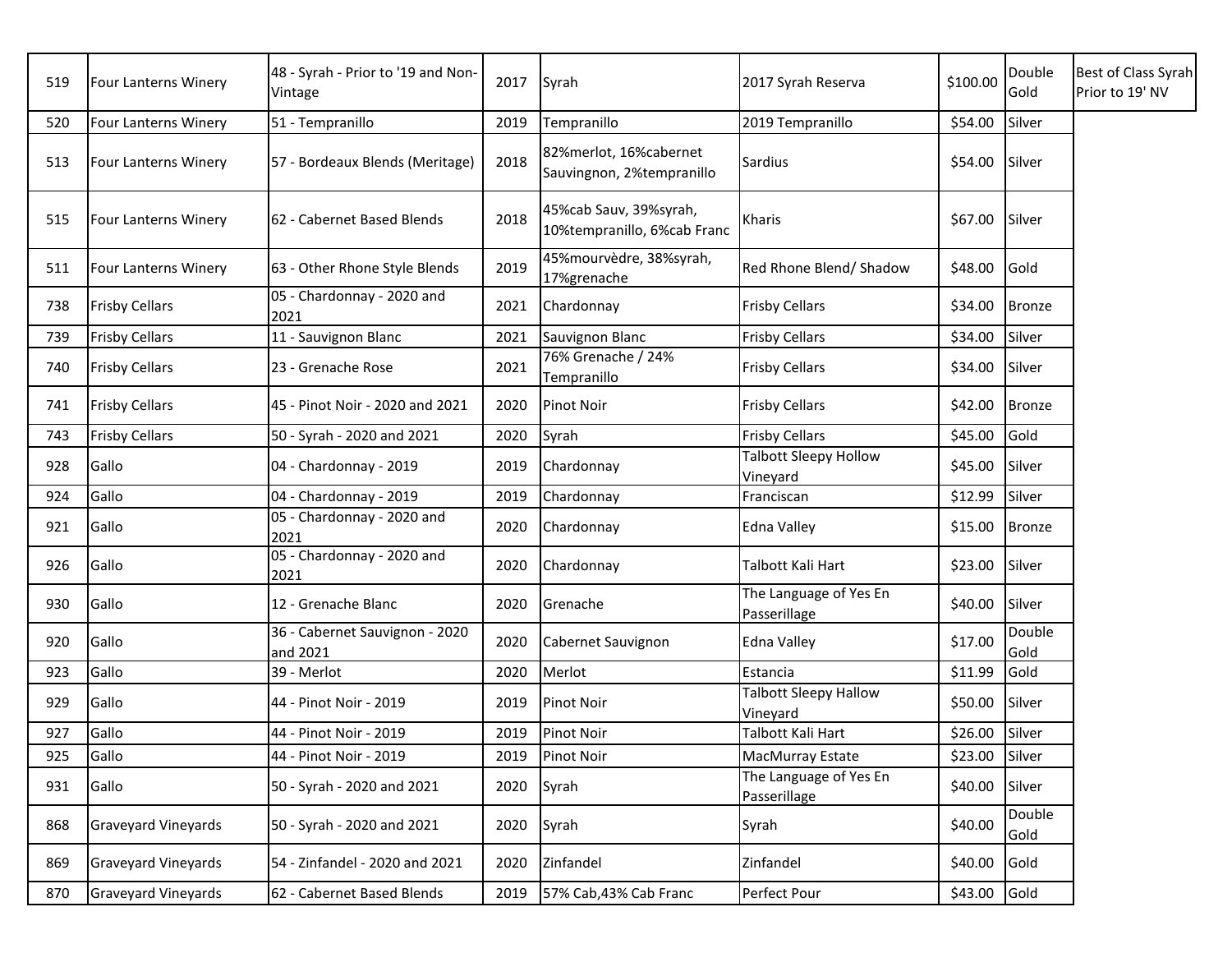| 299 | Halter Ranch               | 01 - Sparkling-Methode<br>Champenoise, Charmat or Other   | 2018 | 100% Picpoul Blanc                                    | Libelle                             | \$65.00        | Silver         |                                                                  |
|-----|----------------------------|-----------------------------------------------------------|------|-------------------------------------------------------|-------------------------------------|----------------|----------------|------------------------------------------------------------------|
| 294 | <b>Halter Ranch</b>        | <b>Process</b><br>12 - Grenache Blanc                     | 2020 | 79% Grenache Blanc, 12%<br>Picpoul Blanc, 9% Viognier | Grenache Blanc                      | \$34.00        | Silver         |                                                                  |
| 302 | Halter Ranch               | 15 - Other White Rhones                                   | 2021 | 100% Picpoul Blanc                                    | Picpoul Blanc                       | \$35.00        | Double<br>Gold | <b>Best of Class</b><br>Other White<br>Rhones                    |
| 303 | Halter Ranch               | 18 - Other White Wines-dry(.7%<br>RS or less)             | 2021 | 100% Vermentino                                       | Vermentino                          | \$45.00        | Silver         |                                                                  |
| 293 | <b>Halter Ranch</b>        | 23 - Grenache Rose                                        | 2021 | 71% Grenache, 22% Picpoul<br>Blanc, 7% Mourvèdre      | <b>Rosé</b>                         | \$30.00        | Gold           |                                                                  |
| 297 | <b>Halter Ranch</b>        | 34 - Cabernet Sauvignon - Prior<br>to '19 and Non-Vintage | 2018 | 75% Cabernet Sauvignon, 15%<br>Malbec, 10% Petit Verd | Cabernet Sauvignon                  | \$55.00        | Silver         |                                                                  |
| 296 | <b>Halter Ranch</b>        | 49 - Syrah - 2019                                         | 2019 | 100% Syrah                                            | Syrah                               | \$50.00        | Silver         |                                                                  |
| 301 | Halter Ranch               | 51 - Tempranillo                                          | 2019 | 100% Tempranillo                                      | Tempranillo                         | \$78.00        | Silver         |                                                                  |
| 300 | <b>Halter Ranch</b>        | 56 - Tannat                                               | 2019 | 100% Tannat                                           | Tannat                              | \$90.00        | Double<br>Gold | <b>Best of Class</b><br>Tannat                                   |
| 295 | Halter Ranch               | 58 - Grenache Based Blends                                | 2019 | 60% Grenache, 22% Syrah,<br>10% Tannat, 8% Mourvedre  | Cdp                                 | \$46.25        | Double<br>Gold |                                                                  |
| 298 | Halter Ranch               | 62 - Cabernet Based Blends                                | 2018 | 71% Cabernet Sauvignon, 20%<br>Malbec, 9% Petit Verdo | Ancestor                            | \$72.50        | Silver         |                                                                  |
| 304 | <b>Halter Ranch</b>        | 68 - Dessert Whites                                       | 2019 | 91% Viognier, 9% Picpoul<br>Blanc                     | Vin De Paille                       | \$45.00        | Double<br>Gold | <b>Best of Class</b><br>Dessert<br>Whites/Best<br><b>Dessert</b> |
| 608 | <b>Harmony Cellars</b>     | 05 - Chardonnay - 2020 and<br>2021                        | 2020 | Chardonnay                                            | <b>Harmony Cellars</b>              | \$28.00        | <b>Bronze</b>  |                                                                  |
| 609 | <b>Harmony Cellars</b>     | 10 - Riesling - Off Dry                                   | 2021 | <b>White Riesling</b>                                 | <b>Harmony Cellars</b>              | \$20.00        | Silver         |                                                                  |
| 610 | <b>Harmony Cellars</b>     | 28 - Syrah Rose                                           | 2020 | Syrah                                                 | Rosa Riserva                        | \$30.00        | Silver         |                                                                  |
| 612 | <b>Harmony Cellars</b>     | 53 - Zinfandel - 2019                                     | 2019 | Zinfandel                                             | Harmony Cellars Grandpa<br>Barlogio | \$32.00        | Silver         |                                                                  |
| 613 | <b>Harmony Cellars</b>     | 66 - Any Other Red Blends                                 | 0    | 25syr;23ps;18zin;13cs;11pv;4<br>mr;4mb;1tan;1mc       | Repertoire                          | \$27.00 Silver |                |                                                                  |
| 227 | <b>Hearst Ranch Winery</b> | 05 - Chardonnay - 2020 and<br>2021                        | 2021 | Chardonnay                                            | <b>Hearst Ranch Winery</b>          | \$29.00        | <b>Bronze</b>  |                                                                  |
| 231 | <b>Hearst Ranch Winery</b> | 16 - White Rhone Blends                                   | 2021 | Grenache Blanc + Clairette+<br>Viognier+ Marsanne     | <b>Hearst Ranch Winery</b>          | \$29.00        | <b>Bronze</b>  |                                                                  |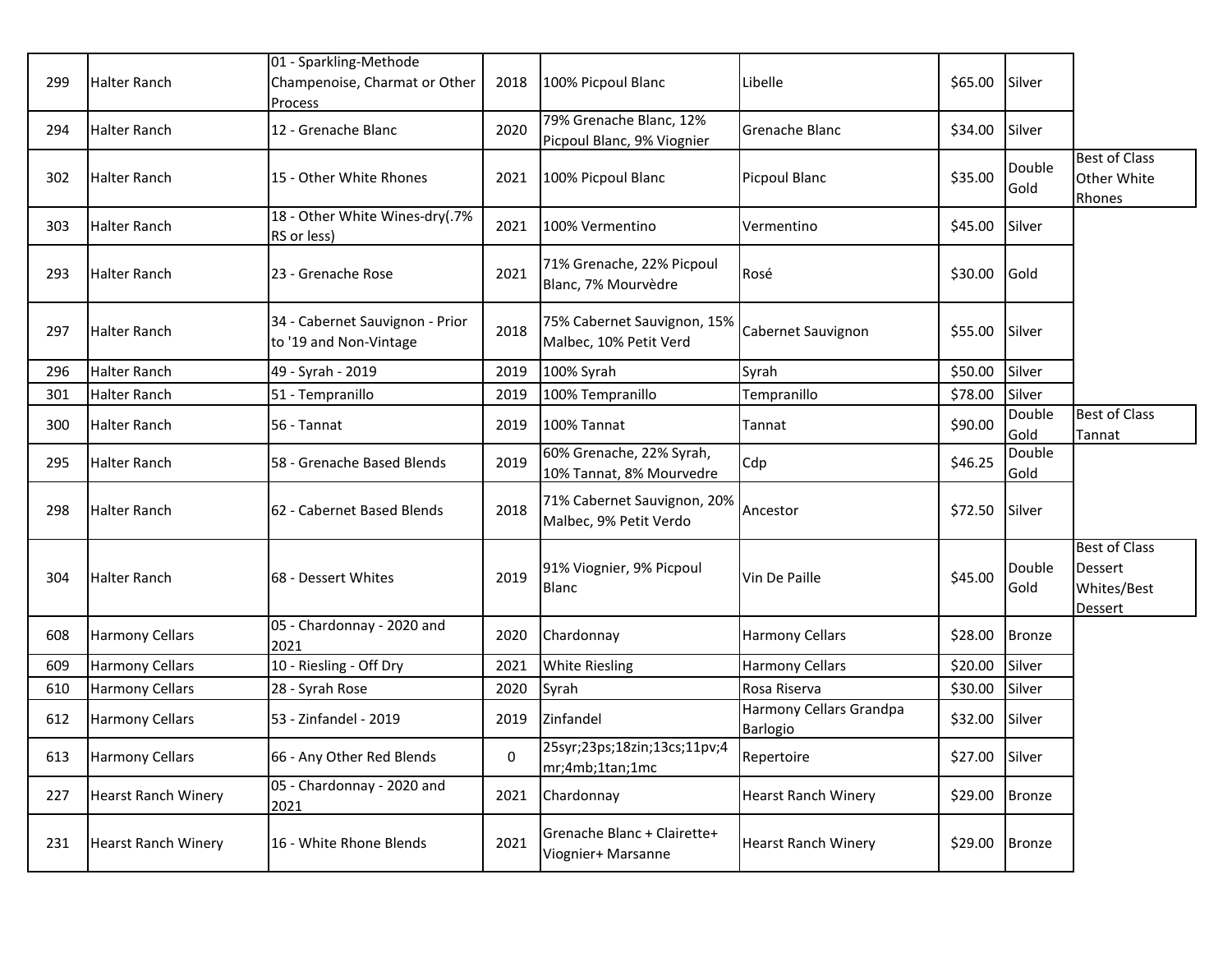| 229 | <b>Hearst Ranch Winery</b>   | 25 - Other Varietal Rose                                                  | 2021 | Grenache + Syrah+ Petit<br>Verdot+ Zinfandel + Malbec | <b>Hearst Ranch Winery</b>                      | \$29.00         | <b>Bronze</b>  |                                  |
|-----|------------------------------|---------------------------------------------------------------------------|------|-------------------------------------------------------|-------------------------------------------------|-----------------|----------------|----------------------------------|
| 230 | <b>Hearst Ranch Winery</b>   | 33 - Cabernet Franc                                                       | 2019 | Cabernet Franc + Cabernet<br>Sauvignon + Malbec       | <b>Hearst Ranch Winery</b>                      | \$49.00         | Silver         |                                  |
| 228 | <b>Hearst Ranch Winery</b>   | 36 - Cabernet Sauvignon - 2020<br>and 2021                                | 2020 | Cabernet Sauvignon                                    | <b>Bunkhouse</b>                                | \$39.00         | Double<br>Gold |                                  |
| 188 | Hoyt Family Vineyards        | 01 - Sparkling-Methode<br>Champenoise, Charmat or Other<br><b>Process</b> | 2019 | Chardonnay, Pinot Noir                                | Hoyt 2 Hoyt                                     | \$40.00         | Silver         |                                  |
| 189 | <b>Hoyt Family Vineyards</b> | 04 - Chardonnay - 2019                                                    | 2019 | Chardonnay                                            | Hoyt Family Vineyard 2019<br>Chardonnay         | \$35.00         | Silver         |                                  |
| 190 | <b>Hoyt Family Vineyards</b> | 14 - Viognier                                                             | 2019 | Viognier                                              | Hoyt Family Vineyard 2019<br>Viognier           | \$30.00         | Silver         |                                  |
| 191 | <b>Hoyt Family Vineyards</b> | 26 - Pinot Noir Rose                                                      | 2020 | <b>Pinot Noir</b>                                     | Hoyt Family Vineyard 2020<br>Pinot Noir Rose    | \$30.00         | Silver         |                                  |
| 192 | <b>Hoyt Family Vineyards</b> | 34 - Cabernet Sauvignon - Prior<br>to '19 and Non-Vintage                 | 2018 | Cabernet Sauvignon                                    | Hoyt Family Vineyard 2018<br>Cabernet Sauvignon | \$50.00         | Silver         |                                  |
| 193 | <b>Hoyt Family Vineyards</b> | 34 - Cabernet Sauvignon - Prior<br>to '19 and Non-Vintage                 | 2013 | Cabernet Sauvignon                                    | Hoyt Family Vineyard<br>Cabernet Sauvignon      | \$35.00         | Silver         |                                  |
| 194 | <b>Hoyt Family Vineyards</b> | 37 - Grenache                                                             | 2018 | Grenache                                              | Hoyt Family Vineyard 2018<br>Grenache           | \$30.00         | Gold           |                                  |
| 195 | <b>Hoyt Family Vineyards</b> | 41 - Petit Sirah                                                          | 2016 | Petite Sirah                                          | Hoyt Family Vineyard 2016<br>Petite Sirah       | \$55.00         | Gold           |                                  |
| 196 | <b>Hoyt Family Vineyards</b> | 44 - Pinot Noir - 2019                                                    | 2019 | <b>Pinot Noir</b>                                     | Hoyt Family Vineyard 2019<br>Pinot Noir         | \$30.00         | Silver         |                                  |
| 197 | <b>Hoyt Family Vineyards</b> | 51 - Tempranillo                                                          | 2018 | Tempranillo                                           | Hoyt Family Vineyard 2018<br>Tempranillo        | \$60.00         | Gold           |                                  |
| 198 | <b>Hoyt Family Vineyards</b> | 62 - Cabernet Based Blends                                                | 2020 | Cabernet, tempranillo, petite<br>Verdot, Merlot       | Dylema                                          | \$30.00         | Silver         |                                  |
| 961 | Dusi Wines                   | 54 - Zinfandel - 2020 and 2021                                            | 2020 | Zinfandel                                             | Dante Dusi Vineyard                             | \$44.00         | <b>Bronze</b>  |                                  |
| 962 | Dusi Wines                   | 59 - Sangiovese Based Blends                                              | 2019 | 52% Sangiovese, 36%<br>Cabernet, 12% Petite Syrah     | The Don                                         | \$44.00         | Silver         |                                  |
| 642 | Jack Creek Cellars           | 01 - Sparkling-Methode<br>Champenoise, Charmat or Other<br>Process        | 2014 | Chardonnay                                            | <b>Blanc De Blancs</b>                          | \$45.00         | Bronze         |                                  |
| 647 | <b>Jack Creek Cellars</b>    | 05 - Chardonnay - 2020 and<br>2021                                        | 2020 | Chardonnay                                            | <b>Estate Chardonnay</b>                        | \$36.00         | Silver         |                                  |
| 650 | Jack Creek Cellars           | 26 - Pinot Noir Rose                                                      | 2021 | Pinot Noir                                            | Glow Rosé                                       | \$28.00         | Double<br>Gold | Best of Class Pinot<br>Noir Rose |
| 644 | Jack Creek Cellars           | 37 - Grenache                                                             | 2019 | Grenache                                              | <b>Estate Grenache</b>                          | \$52.00         | Silver         |                                  |
| 643 | Jack Creek Cellars           | 44 - Pinot Noir - 2019                                                    | 2019 | Pinot Noir                                            | The Exodus                                      | \$108.00 Silver |                |                                  |
|     |                              |                                                                           |      |                                                       |                                                 |                 |                |                                  |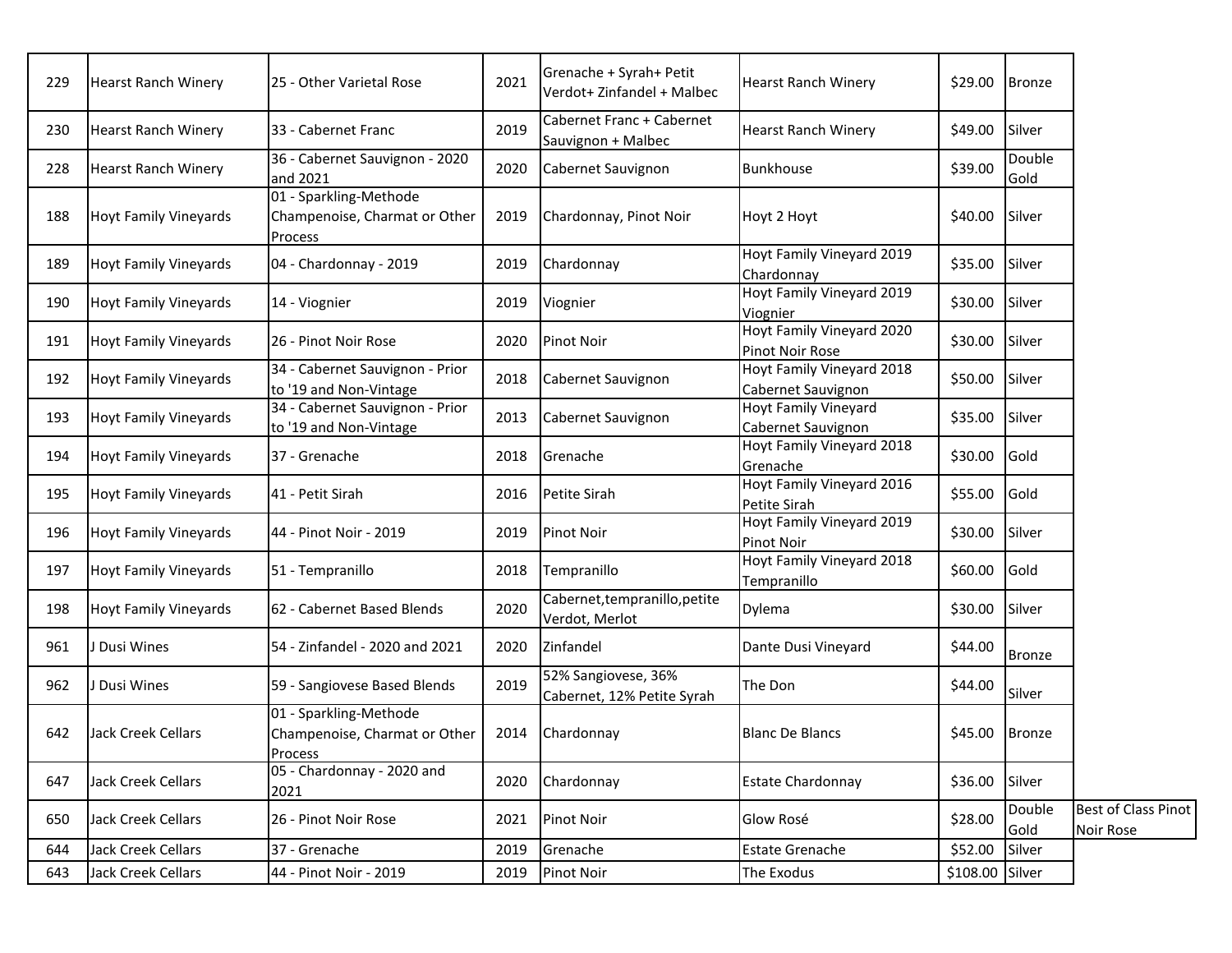| 648 | <b>Jack Creek Cellars</b>                        | 45 - Pinot Noir - 2020 and 2021                             | 2020 | <b>Pinot Noir</b>  | <b>Estate Pinot Noir</b>                               | \$48.00        | <b>Bronze</b>  |                             |
|-----|--------------------------------------------------|-------------------------------------------------------------|------|--------------------|--------------------------------------------------------|----------------|----------------|-----------------------------|
| 645 | <b>Jack Creek Cellars</b>                        | 49 - Syrah - 2019                                           | 2019 | Syrah              | <b>Estate Syrah</b>                                    | \$52.00        | Silver         |                             |
| 545 | Jeff Runquist Wines                              | 36 - Cabernet Sauvignon - 2020<br>and 2021                  | 2020 | Cabernet Sauvignon | Cabernet Sauvignon                                     | \$35.00        | Silver         |                             |
| 548 | Jeff Runquist Wines                              | 37 - Grenache                                               | 2020 | Grenache           | Grenache                                               | \$29.00        | Silver         |                             |
| 549 | Jeff Runquist Wines                              | 50 - Syrah - 2020 and 2021                                  | 2020 | Syrah              | Syrah                                                  | \$33.00        | Double<br>Gold |                             |
| 546 | Jeff Runquist Wines                              | 67 - Any Other Red Varietals                                | 2020 | Graciano           | Graciano                                               | \$32.00        | Silver         |                             |
| 547 | Jeff Runquist Wines                              | 67 - Any Other Red Varietals                                | 2020 | Lagrein            | Lagrein                                                | \$30.00        | Silver         |                             |
| 698 | Justin Vineyards & Winery,<br>Landmark Vineyards | 04 - Chardonnay - 2019                                      | 2019 | Chardonnay         | Landmark Vineyards Hilliard<br><b>Bruce Chardonnay</b> | \$45.00        | Gold           |                             |
| 701 | Justin Vineyards & Winery<br>Landmark Vineyards  | 11 - Sauvignon Blanc                                        | 2021 | Sauvignon Blanc    | Justin Sauvignon Blanc                                 | \$16.00        | Silver         |                             |
| 704 | Justin Vineyards & Winery<br>Landmark Vineyards  | 28 - Syrah Rose                                             | 2021 | Syrah              | Justin Rosé                                            | \$20.00        | Double<br>Gold | Best of Class Syrah<br>Rose |
| 703 | Justin Vineyards & Winery<br>Landmark Vineyards  | 35 - Cabernet Sauvignon - 2019                              | 2019 | Cabernet Sauvignon | Justin Reserve Cabernet<br>Sauvignon                   | \$65.00        | Gold           |                             |
| 702 | Justin Vineyards & Winery<br>Landmark Vineyards  | 35 - Cabernet Sauvignon - 2019                              | 2019 | Cabernet Sauvignon | Justin Cabernet Sauvignon                              | \$30.00        | Silver         |                             |
| 699 | Justin Vineyards & Winery<br>Landmark Vineyards  | 44 - Pinot Noir - 2019                                      | 2019 | <b>Pinot Noir</b>  | Landmark Vineyards La<br>Encantada Pinot Noir          | \$60.00        | <b>Bronze</b>  |                             |
| 696 | Justin Vineyards & Winery,<br>Landmark Vineyards | 44 - Pinot Noir - 2019                                      | 2019 | <b>Pinot Noir</b>  | Landmark Vineyards Escolle<br>Road Pinot Noir          | \$60.00        | Silver         |                             |
| 697 | Justin Vineyards & Winery<br>Landmark Vineyards  | 44 - Pinot Noir - 2019                                      | 2019 | Pinot Noir         | Landmarkvineyards Santa<br>Lucia Highlands Pinot Noir  | \$45.00        | Silver         |                             |
| 700 | Justin Vineyards & Winery<br>Landmark Vineyards  | 44 - Pinot Noir - 2019                                      |      | 2019 Pinot Noir    | Landmark Vineyards Dierberg<br>Pinot Noir              | \$65.00 Silver |                |                             |
| 805 | Kelsey See Canyon<br>Vineyards                   | 02 - Albarino                                               | 2021 | Albarino           | Derby Vineyard                                         | \$28.00        | Silver         |                             |
| 806 | Kelsey See Canyon<br>Vineyards                   | 05 - Chardonnay - 2020 and<br>2021                          | 2020 | Chardonnay         | Reserve Derbyshire Vineyards                           | \$45.00        | Silver         |                             |
| 807 | Kelsey See Canyon<br>Vineyards                   | 19 - Other White Wines-off dry<br>to sweet (.7% RS or more) | 2021 | Orange Muscat      | Wind Willow Vineyard                                   | \$28.00 Silver |                |                             |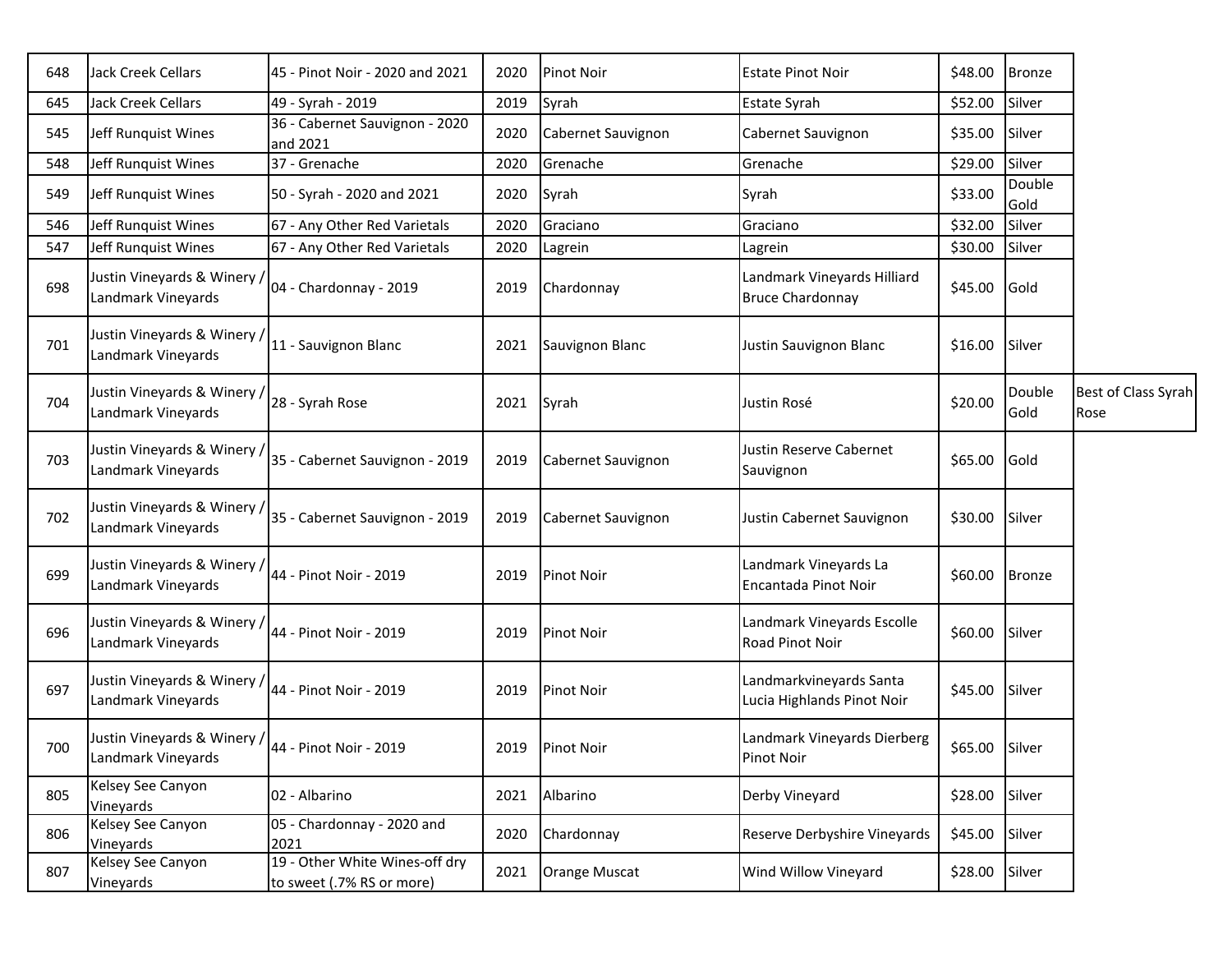| 811 | Kelsey See Canyon<br>Vineyards | 33 - Cabernet Franc                                         | 2018 | Cabernet Franc                                        | Nevarez Vineyards                                | \$56.00      | <b>Bronze</b>  |                                                           |
|-----|--------------------------------|-------------------------------------------------------------|------|-------------------------------------------------------|--------------------------------------------------|--------------|----------------|-----------------------------------------------------------|
| 808 | Kelsey See Canyon<br>Vineyards | 39 - Merlot                                                 | 2020 | Merlot                                                | Nevarez Vineyards                                | \$36.00      | Silver         |                                                           |
| 812 | Kelsey See Canyon<br>Vineyards | 52 - Zinfandel - Prior to '19 and<br>Non-Vintage            | 2018 | Zinfandel                                             | Reserve - Nevarez Vineyards                      | \$56.00      | Double<br>Gold | <b>Best of Class</b><br>Zinfandel prior to<br>'19 and N-V |
| 809 | Kelsey See Canyon<br>Vineyards | 54 - Zinfandel - 2020 and 2021                              | 2020 | Zinfandel                                             | Paso Robles                                      | \$36.00      | <b>Bronze</b>  |                                                           |
| 813 | Kelsey See Canyon<br>Vineyards | 54 - Zinfandel - 2020 and 2021                              | 2020 | Zinfandel                                             | <b>B B Zinfandel</b>                             | \$49.00      | Silver         |                                                           |
| 814 | Kelsey See Canyon<br>Vineyards | 57 - Bordeaux Blends (Meritage)                             | 2018 | C.S., C.f., Mer.                                      | Mirepoix                                         | \$56.00      | Bronze         |                                                           |
| 810 | Kelsey See Canyon<br>Vineyards | 66 - Any Other Red Blends                                   | 2020 | C.F., P.n., C.s., Zin                                 | Secret Spot                                      | \$36.00      | Silver         |                                                           |
| 687 | Kula Vineyards & Winery        | 15 - Other White Rhones                                     | 2021 | Picpoul Blanc 75%, Viognier<br>25%                    | Picpoul Blanc                                    | \$28.00      | Silver         |                                                           |
| 686 | Kula Vineyards & Winery        | 16 - White Rhone Blends                                     | 2021 | Grenache Blanc, Roussanne,<br>Picpoul Blanc, Viognier | Golden Blend                                     | \$28.00      | Gold           |                                                           |
| 688 | Kula Vineyards & Winery        | 19 - Other White Wines-off dry<br>to sweet (.7% RS or more) | 2021 | Viognier                                              | Viognier                                         | \$28.00      | Silver         |                                                           |
| 689 | Kula Vineyards & Winery        | 23 - Grenache Rose                                          | 2021 | Grenache 95%, Picpoul Blanc<br>5%                     | Grenache Rosé                                    | \$24.00      | Silver         |                                                           |
| 456 | La Lomita Wines                | 02 - Albarino                                               | 2019 | 100% Albariño                                         | 2019 Islay Hill Vineyard<br>Albariño             | \$38.00      | Gold           |                                                           |
| 457 | La Lomita Wines                | 02 - Albarino                                               | 2020 | 100% Albariño                                         | 2020 Albariño Islay Hill Estate                  | \$38.00      | Silver         |                                                           |
| 458 | La Lomita Wines                | 04 - Chardonnay - 2019                                      | 2019 | 100% Chardonnay                                       | 2019 Chardonnay Rosemary's<br>Vineyard           | \$42.00      | Silver         |                                                           |
| 459 | La Lomita Wines                | 05 - Chardonnay - 2020 and<br>2021                          | 2020 | 100% Chardonnay                                       | 2020 Chardonnay Islay Hill<br>Estate             | \$42.00      | Double<br>Gold |                                                           |
| 566 | La Lomita Wines                | 23 - Grenache Rose                                          | 2020 | 75% Grenache 25% Albarino                             | 2020 Rose' Islay Hill Estate                     | \$32.00      | Double<br>Gold | <b>Best of Class</b><br>Grenache Rose                     |
| 460 | La Lomita Wines                | 28 - Syrah Rose                                             | 2021 | 75% Syrah 25% Albarino                                | 2021 Rose' Islay Hill Estate                     | \$32.00      | Gold           |                                                           |
| 467 | La Lomita Wines                | 37 - Grenache                                               | 2020 | 100% Grenache                                         | 2020 Grenache Islay Hill Estate                  | \$52.00      | <b>Bronze</b>  |                                                           |
| 466 | La Lomita Wines                | 37 - Grenache                                               | 2019 | 100% Grenache                                         | 2019 Garnacha Spanish<br><b>Springs Vineyard</b> | \$48.00      | Gold           |                                                           |
| 465 | La Lomita Wines                | 37 - Grenache                                               | 2019 | 100% Grenache                                         | 2019 Garnacha Islay Hill Estate                  | \$52.00      | Silver         |                                                           |
| 462 | La Lomita Wines                | 44 - Pinot Noir - 2019                                      | 2019 | 100% Pinot Noir                                       | 2019 Pinot Noir Greengate<br>Vineyard            | \$48.00 Gold |                |                                                           |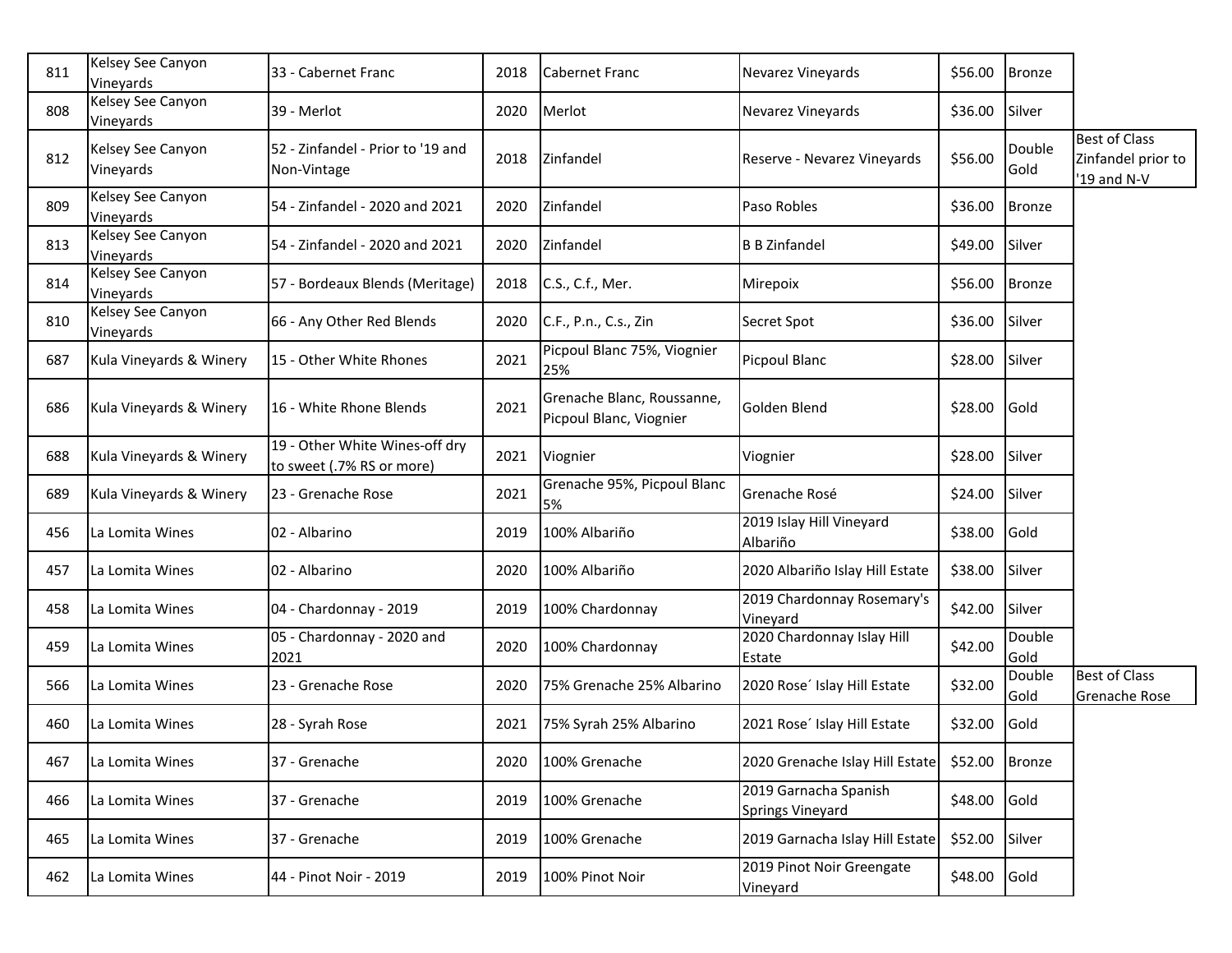| 461 | La Lomita Wines   | 44 - Pinot Noir - 2019                                    | 2019 | 100% Pinot Noir                                       | 2019 Pinot Noir Chene<br>Vineyard     | \$48.00 | Silver         |                                                   |
|-----|-------------------|-----------------------------------------------------------|------|-------------------------------------------------------|---------------------------------------|---------|----------------|---------------------------------------------------|
| 463 | La Lomita Wines   | 45 - Pinot Noir - 2020 and 2021                           | 2020 | 100% Pinot Noir Clone 2a                              | 2020 Pinot Noir Greengate<br>Vineyard | \$48.00 | Gold           |                                                   |
| 468 | La Lomita Wines   | 49 - Syrah - 2019                                         | 2019 | 100% Syrah                                            | 2019 Syrah Slide Hill Vineyard        | \$48.00 | Silver         |                                                   |
| 464 | La Lomita Wines   | 45 - Pinot Noir - 2020 and 2021                           | 2020 | 100% Pinot Clone 943                                  | 2020 Pinot Noir Islay Hill<br>Estate  | \$48.00 | Silver         |                                                   |
| 469 | La Lomita Wines   | 50 - Syrah - 2020 and 2021                                | 2020 | 100% Syrah                                            | 2020 Syrah Islay Hill Estate          | \$48.00 | Silver         |                                                   |
| 856 | La Perdignus Wine | 02 - Albarino                                             | 2020 | 100% Albarino                                         | Albarino                              | \$30.00 | Double<br>Gold | <b>Best of Class</b><br>Albarino                  |
| 855 | La Perdignus Wine | 20 - Gruner Vetliner                                      | 2020 | 100% Gruner Veltliner                                 | <b>Gruner Veltliner</b>               | \$30.00 | Silver         |                                                   |
| 857 | La Perdignus Wine | 44 - Pinot Noir - 2019                                    | 2019 | 100% Pinot Noir                                       | Pinot Noir                            | \$44.00 | Gold           |                                                   |
| 908 | Le Vigne Winery   | 05 - Chardonnay - 2020 and<br>2021                        | 2021 | Chardonnay                                            | Barrel Select Chardonnay              | \$38.00 | Double<br>Gold | <b>Best of Class</b><br>Chardonnay -<br>2020-2021 |
| 871 | Le Vigne Winery   | 11 - Sauvignon Blanc                                      | 2021 | Sauvignon Blanc                                       | Sauvignon Blanc                       | \$22.00 | Silver         |                                                   |
| 872 | Le Vigne Winery   | 14 - Viognier                                             | 2021 | Viognier                                              | <b>Barrel Select Viognier</b>         | \$38.00 | <b>Bronze</b>  |                                                   |
| 909 | Le Vigne Winery   | 27 - Sangiovese Rose                                      | 2021 | Sangiovese Rose                                       | Rose Of Sangiovese                    | \$22.00 | Double<br>Gold | <b>Best of Class</b><br>Sangiovese Rose           |
| 874 | Le Vigne Winery   | 33 - Cabernet Franc                                       | 2019 | <b>Cabernet Franc</b>                                 | Cabernet Franc                        | \$51.00 | Gold           |                                                   |
| 910 | Le Vigne Winery   | 34 - Cabernet Sauvignon - Prior<br>to '19 and Non-Vintage | 2017 | Cabernet Sauvignon                                    | Riservato Cabernet Sauvignon          | \$62.00 | Silver         |                                                   |
| 878 | Le Vigne Winery   | 35 - Cabernet Sauvignon - 2019                            | 2019 | Cabernet Sauvignon                                    | Cabernet Sauvignon                    | \$51.00 | <b>Bronze</b>  |                                                   |
| 875 | Le Vigne Winery   | 39 - Merlot                                               | 2019 | Merlot                                                | Merlot                                | \$42.00 | Silver         |                                                   |
| 876 | Le Vigne Winery   | 47 - Sangiovese                                           | 2019 | Sangiovese                                            | Sangiovese                            | \$42.00 | Silver         |                                                   |
| 873 | Le Vigne Winery   | 49 - Syrah - 2019                                         | 2019 | Syrah                                                 | Syrah                                 | \$42.00 | Silver         |                                                   |
| 880 | Le Vigne Winery   | 56 - Tannat                                               | 2019 | Tannat                                                | Tannat                                | \$51.00 | Gold           |                                                   |
| 877 | Le Vigne Winery   | 57 - Bordeaux Blends (Meritage)                           | 2019 | 65% Cabernet Sauvignon /<br>13% Merlot / 12% Cabernet | Nikiara                               | \$54.00 | Silver         |                                                   |
| 907 | Le Vigne Winery   | 59 - Sangiovese Based Blends                              | 2019 | 56%sangiovese, 35%cab Sauv,<br>5%cab Franc, 4%syrah   | Cuore Della Vigna                     | \$54.00 | Silver         |                                                   |
| 879 | Le Vigne Winery   | 60 - Syrah Based Blends                                   | 2019 | Syrah, 20% Petite Sirah, 14%<br>Mourvedre             | Ame De La Vigne                       | \$54.00 | Silver         |                                                   |
| 911 | Le Vigne Winery   | 62 - Cabernet Based Blends                                | 2019 | 70% Cab Sauvignon, 17% Cab<br>Franc, 13% Sangiovese   | Patria                                | \$75.00 | <b>Bronze</b>  |                                                   |
| 500 | Leverage          | 58 - Grenache Based Blends                                | 2020 | Grenache                                              | Hostile Takeover                      | \$48.00 | Double<br>Gold |                                                   |
| 589 | Liberty School    | 05 - Chardonnay - 2020 and<br>2021                        | 2020 | Chardonnay                                            | Treana                                | \$20.00 | Silver         |                                                   |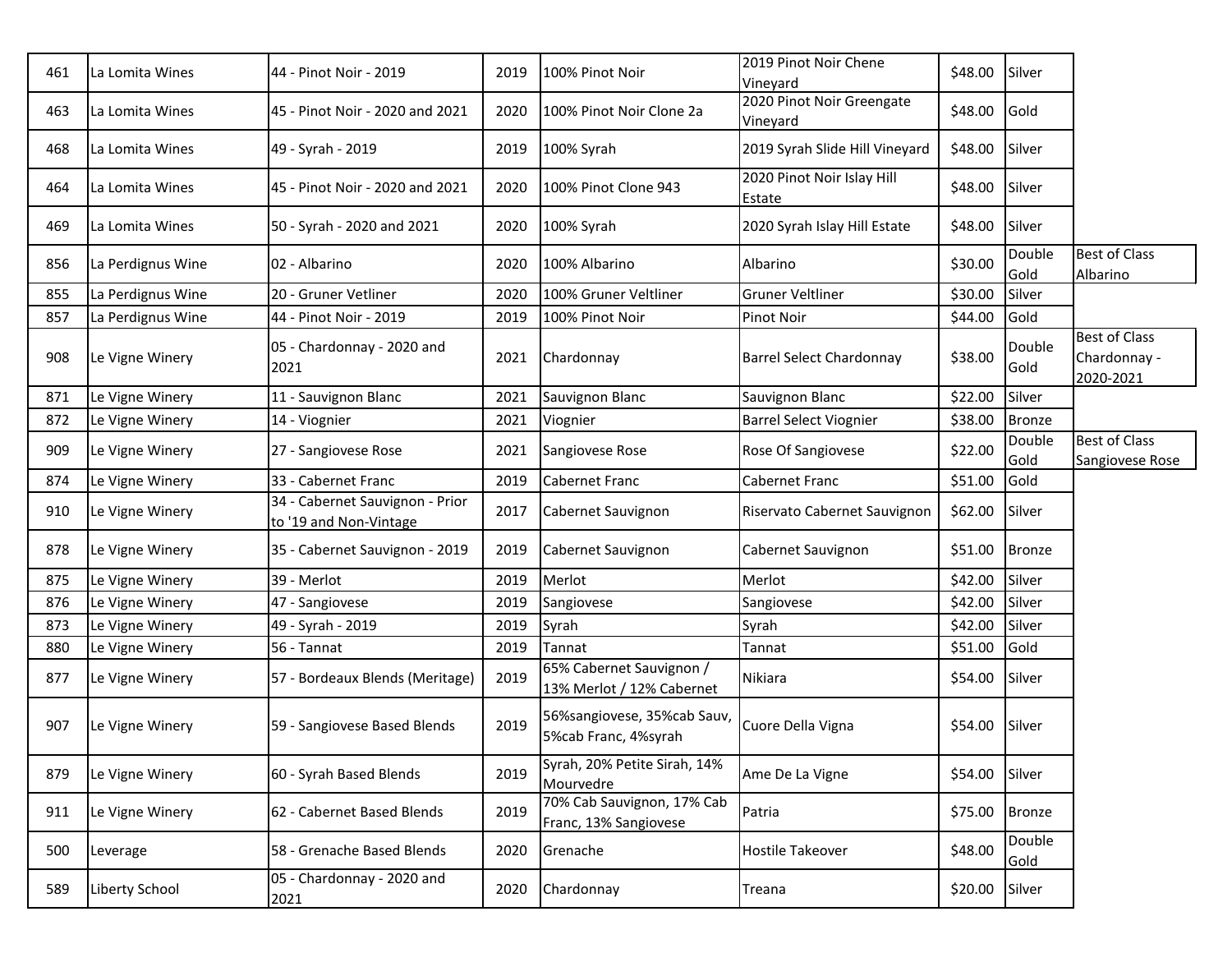| 587 | Liberty School      | 25 - Other Varietal Rose                                  | 2021 | 66% Mourvedre 34%<br>Grenache                            | <b>Austin Hope</b>                                    | \$33.00        | Silver         |                                                                  |
|-----|---------------------|-----------------------------------------------------------|------|----------------------------------------------------------|-------------------------------------------------------|----------------|----------------|------------------------------------------------------------------|
| 583 | Liberty School      | 34 - Cabernet Sauvignon - Prior<br>to '19 and Non-Vintage | 2018 | Cabernet Sauvignon                                       | Liberty School Reserve                                | \$25.00        | Silver         |                                                                  |
| 590 | Liberty School      | 36 - Cabernet Sauvignon - 2020<br>and 2021                | 2020 | Cabernet Sauvignon                                       | Treana                                                | \$30.00        | Double<br>Gold | <b>Best of Class</b><br>Cabernet<br>Sauvignon - 2020<br>and 2021 |
| 584 | Liberty School      | 36 - Cabernet Sauvignon - 2020<br>and 2021                | 2020 | Cabernet Sauvignon                                       | Liberty School Cabernet                               | \$16.00        | Silver         |                                                                  |
| 586 | Liberty School      | 66 - Any Other Red Blends                                 | 15   | Syrah, Grenache, Mourvedre,<br>Petite Sirah, Zinfande    | <b>Troublemaker Red Blend</b>                         | \$15.00        | <b>Bronze</b>  |                                                                  |
| 588 | Liberty School      | 66 - Any Other Red Blends                                 | 2020 | Cabernet Sauvignon, Cabernet<br>Franc                    | Quest                                                 | \$27.00        | Silver         |                                                                  |
| 377 | Lone Madrone        | 24 - Mouvedre Rose                                        | 2021 | Mourvedre                                                | Points West Rose                                      | \$24.00        | Silver         |                                                                  |
| 378 | Lone Madrone        | 48 - Syrah - Prior to '19 and Non-<br>Vintage             | 2018 | Syrah                                                    | Old Oak Vineyard                                      | \$32.00        | <b>Bronze</b>  |                                                                  |
| 379 | Lone Madrone        | 66 - Any Other Red Blends                                 | 2016 | Tannat/petite<br>Verdot/cabernet Sauvignon/<br>Zinfandel | The Dodd                                              | \$55.00        | Silver         |                                                                  |
| 475 | Loring Wine Company | 05 - Chardonnay - 2020 and<br>2021                        | 2020 | Chardonnay                                               | Loring Wine Company River<br>Quinn Chardonnay         | \$39.00        | Silver         |                                                                  |
| 481 | Loring Wine Company | 45 - Pinot Noir - 2020 and 2021                           | 2020 | Pinot Noir                                               | Loring Wine Company Spanish<br>Springs Vineyard Pinot | \$59.00        | <b>Bronze</b>  |                                                                  |
| 478 | Loring Wine Company | 45 - Pinot Noir - 2020 and 2021                           | 2020 | Pinot Noir                                               | Loring Wine Company Santa<br>Maria Valley Pinot Noir  | \$39.00        | Double<br>Gold | <b>Best of Class Pinot</b><br>Noir - 2020 and<br>2021            |
| 477 | Loring Wine Company | 45 - Pinot Noir - 2020 and 2021                           | 2020 | Pinot Noir                                               | Loring Wine Company Arroyo<br>Grande Valley Pinot     | \$39.00        | Gold           |                                                                  |
| 482 | Loring Wine Company | 45 - Pinot Noir - 2020 and 2021                           | 2020 | Pinot Noir                                               | Loring Wine Company Peake<br>Ranch Vineyard Pinot     | \$59.00        | Gold           |                                                                  |
| 483 | Loring Wine Company | 45 - Pinot Noir - 2020 and 2021                           | 2020 | Pinot Noir                                               | Loring Wine Company Kessler-<br>Haak Vineyard Pinot   | \$59.00        | Gold           |                                                                  |
| 484 | Loring Wine Company | 45 - Pinot Noir - 2020 and 2021                           | 2020 | Pinot Noir                                               | Loring Wine Company Rancho<br>La Vina Pinot           | \$13.50        | Gold           |                                                                  |
| 476 | Loring Wine Company | 45 - Pinot Noir - 2020 and 2021                           | 2020 | Pinot Noir                                               | Loring Wine Company Santa<br>Barbara County Pinot Noi | \$29.00        | Silver         |                                                                  |
| 479 | Loring Wine Company | 45 - Pinot Noir - 2020 and 2021                           | 2020 | Pinot Noir                                               | Loring Wine Company Sta.<br>Rita Hills Pinot Noir     | \$39.00 Silver |                |                                                                  |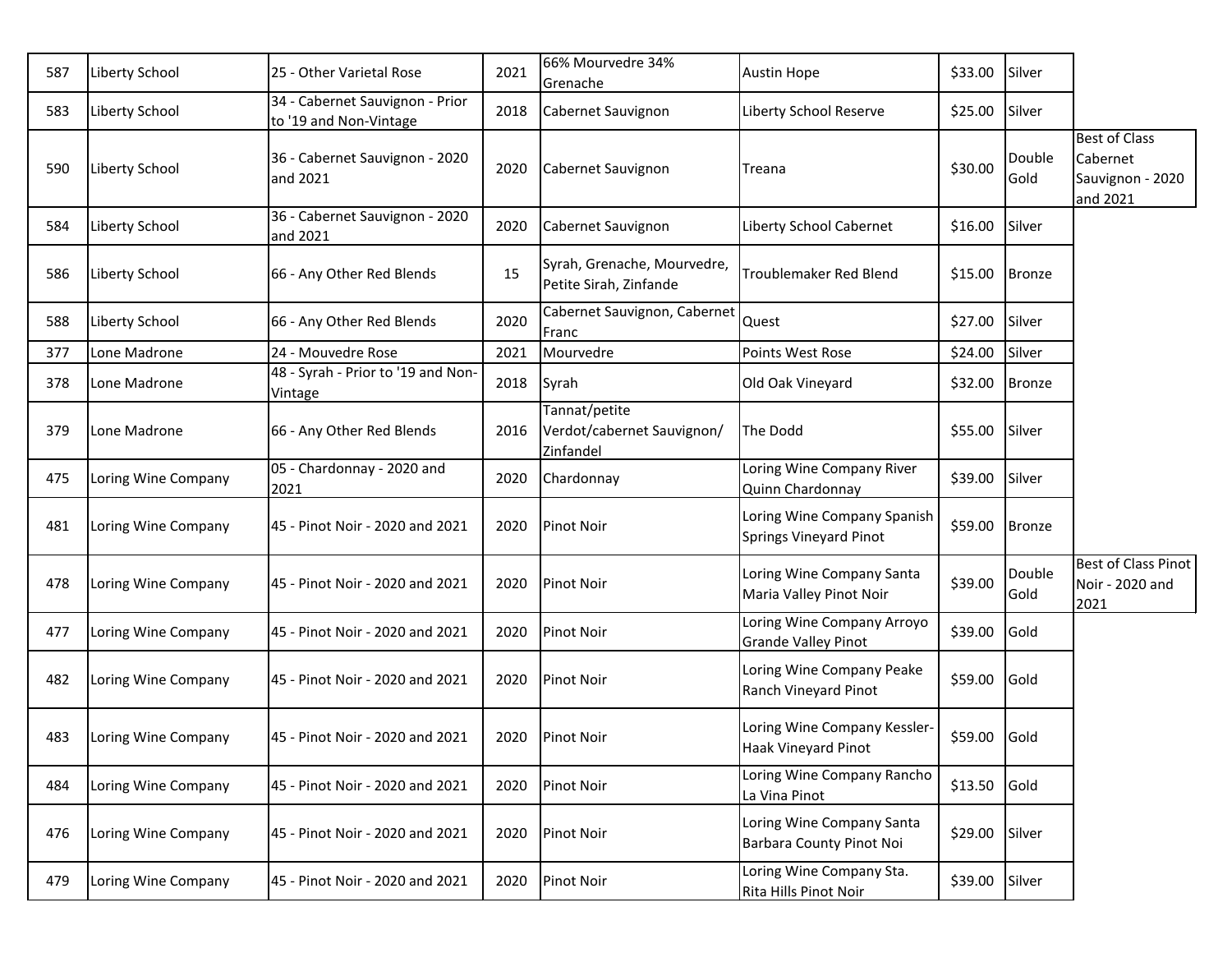| 480 | Loring Wine Company                         | 45 - Pinot Noir - 2020 and 2021                           | 2020 | <b>Pinot Noir</b>                                     | Loring Wine Company Cooper<br>Jaxon Pinot Noir | \$39.00        | Silver         |                                                          |
|-----|---------------------------------------------|-----------------------------------------------------------|------|-------------------------------------------------------|------------------------------------------------|----------------|----------------|----------------------------------------------------------|
| 651 | Lucas & Lewellen Estate<br>Vineyards        | 34 - Cabernet Sauvignon - Prior<br>to '19 and Non-Vintage | 2017 | Cabernet Sauvignon                                    | L&I Cabernet Sauvignon Clone                   | \$64.00        | Bronze         |                                                          |
| 653 | Lucas & Lewellen Estate<br>Vineyards        | 64 - Other Italian Style                                  | 2019 | Nebbiolo Barbera                                      | Toccata Nebbiolo Barbera                       | \$34.00        | Double<br>Gold |                                                          |
| 652 | Lucas & Lewellen Estate<br><b>Vineyards</b> | 66 - Any Other Red Blends                                 | 2018 | Malbec Merlot Syrah Petite<br>Sirah                   | L&I Hidden Asset                               | \$34.00        | Gold           |                                                          |
| 707 | Marin's Vineyard                            | 14 - Viognier                                             | 2021 | Viognier                                              | Marin's Vineyard<br>Stockholder's Reserve      | \$25.00 Bronze |                |                                                          |
| 540 | <b>Mcv Wines</b>                            | 11 - Sauvignon Blanc                                      | 2021 | 100% Sauvignon Blanc                                  | Alv                                            | \$27.00        | Silver         |                                                          |
| 542 | <b>Mcv Wines</b>                            | 31 - Any Rose Blends                                      | 2021 | Ps, Sy, Gr, Tn                                        | Pink                                           | \$21.00        | Silver         |                                                          |
| 544 | <b>Mcv Wines</b>                            | 41 - Petit Sirah                                          | 2020 | Petite Sirah                                          | Petite Sirah                                   | \$36.00        | Silver         |                                                          |
| 541 | <b>Mcv Wines</b>                            | 66 - Any Other Red Blends                                 | 2020 | Ps, Sy, Gr, Tn, Pv, Mv, Va, Zi,<br>Ma                 | Red                                            | \$22.00        | Gold           |                                                          |
| 543 | <b>Mcv Wines</b>                            | 66 - Any Other Red Blends                                 | 2019 | 62% Ps, 14% Tn, 9% Sy, 9% Gr,<br>5% Pv, 1% Vi         | 1105                                           | \$50.00        | Gold           |                                                          |
| 271 | Mea Wine                                    | 02 - Albarino                                             | 2021 | Albariño                                              | Albariño - Estate Grown                        | \$40.00        | Silver         |                                                          |
| 429 | Mea Wine                                    | 04 - Chardonnay - 2019                                    | 2019 | Chardonnay                                            | 2019 Chardonnay                                | \$27.00        | Silver         |                                                          |
| 272 | Mea Wine                                    | 14 - Viognier                                             | 2021 | Viognier                                              | Viognier                                       | \$36.00        | Gold           |                                                          |
| 270 | Mea Wine                                    | 18 - Other White Wines-dry(.7%<br>RS or less)             | 2021 | Vermentino                                            | Vermentino - Estate Grown                      | \$40.00        | Silver         |                                                          |
| 267 | Mea Wine                                    | 34 - Cabernet Sauvignon - Prior<br>to '19 and Non-Vintage | 2017 | Cabernet Sauvignon                                    | Cabernet Sauvignon Reserve                     | \$40.00        | Gold           |                                                          |
| 268 | Mea Wine                                    | 51 - Tempranillo                                          | 2019 | Tempranillo                                           | Las Fuentes - Estate Grown                     | \$48.00        | Gold           |                                                          |
| 269 | Mea Wine                                    | 62 - Cabernet Based Blends                                | 2019 | Cabernet Sauvignon, Merlot                            | Retrospect                                     | \$50.00        | Silver         |                                                          |
| 891 | Michael Gill Cellars                        | 14 - Viognier                                             | 2021 | Viognier                                              | Michael Gill Cellars                           | \$45.00        | <b>Bronze</b>  |                                                          |
| 897 | Michael Gill Cellars                        | 50 - Syrah - 2020 and 2021                                | 2020 | Syrah                                                 | Michael Gill Cellars-Black Tie                 | \$68.00        | Silver         |                                                          |
| 898 | Michael Gill Cellars                        | 50 - Syrah - 2020 and 2021                                | 2020 | Syrah                                                 | Michael Gill Cellars-Top Hat                   | \$68.00        | Silver         |                                                          |
| 894 | Michael Gill Cellars                        | 51 - Tempranillo                                          | 2020 | Tempranillo                                           | Michael Gill Cellars                           | \$58.00        | Silver         |                                                          |
| 895 | Michael Gill Cellars                        | 56 - Tannat                                               | 2020 | Tannat                                                | Michael Gill Cellars                           | \$58.00 Bronze |                |                                                          |
| 892 | Michael Gill Cellars                        | 67 - Any Other Red Varietals                              | 2021 | Counoise                                              | Michael Gill Cellars                           | \$68.00 Gold   |                |                                                          |
| 899 | Michael Gill Cellars                        | 67 - Any Other Red Varietals                              | 2020 | Negrette                                              | Michael Gill Cellars                           | \$58.00        | Silver         |                                                          |
| 306 | Midnight Cellars                            | 16 - White Rhone Blends                                   | 2021 | 48% Viognier, 24% Picpoul<br>Blanc, 15% Rousanne, 12% | Aurora Reserve                                 | \$36.00        | Double<br>Gold | <b>Best of Class</b><br>White Rhone<br>Blends/Best White |
| 307 | Midnight Cellars                            | 34 - Cabernet Sauvignon - Prior<br>to '19 and Non-Vintage | 2018 | 100% Cabernet Sauvignon                               | Nebula                                         | \$55.00        | Silver         |                                                          |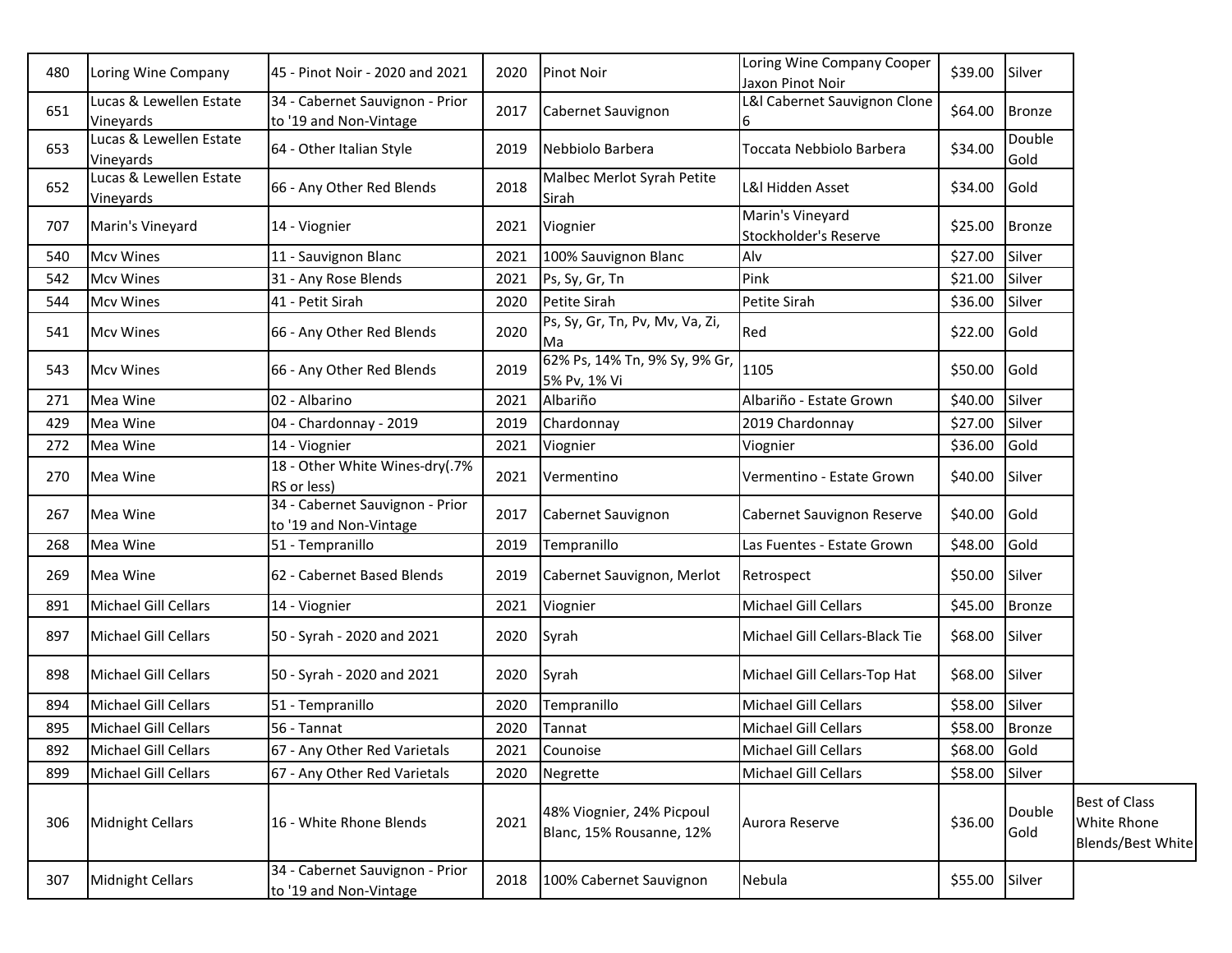| 308 | <b>Midnight Cellars</b>        | 52 - Zinfandel - Prior to '19 and<br>Non-Vintage          | 2018 | 100% Zinfandel                                         | <b>Estate Zinfandel</b>                           | \$49.00 | Double<br>Gold |                                       |
|-----|--------------------------------|-----------------------------------------------------------|------|--------------------------------------------------------|---------------------------------------------------|---------|----------------|---------------------------------------|
| 305 | <b>Midnight Cellars</b>        | 57 - Bordeaux Blends (Meritage)                           | 2018 | 33% Cabernet Sauvignon, 33%<br>Petit Verdot, 17% Merl  | Zenith Cuvee                                      | \$80.00 | Silver         |                                       |
| 309 | <b>Midnight Cellars</b>        | 57 - Bordeaux Blends (Meritage)                           | 2018 | 60% Cabernet Sauvignon, 15%<br>Merlot, 10% Malbec, 10  | Mare Nectaris                                     | \$65.00 | Silver         |                                       |
| 754 | Mitchella Vineyard &<br>Winery | 33 - Cabernet Franc                                       | 2018 | 100% Cabernet Franc                                    | Mitchella Cabernet Franc                          | \$34.00 | Bronze         |                                       |
| 755 | Mitchella Vineyard &<br>Winery | 34 - Cabernet Sauvignon - Prior<br>to '19 and Non-Vintage | 2018 | 100% Estate Cabernet<br>Sauvignon                      | Mitchella Estate Cabernet<br>Sauvignon            | \$45.00 | Silver         |                                       |
| 756 | Mitchella Vineyard &<br>Winery | 48 - Syrah - Prior to '19 and Non-<br>Vintage             | 2018 | 100% Estate Syrah                                      | Mitchella Barrel Select Estate<br>Syrah           | \$42.00 | <b>Bronze</b>  |                                       |
| 903 | <b>Moonsprings Mystic</b>      | 41 - Petit Sirah                                          | 2020 | Petit Sirah                                            | Moonsprings Mystic Petit<br>Sirah                 | \$75.00 | Silver         |                                       |
| 902 | <b>Moonsprings Mystic</b>      | 50 - Syrah - 2020 and 2021                                | 2020 | Syrah                                                  | 2020 Syrah                                        | \$75.00 | Silver         |                                       |
| 260 | Nielson                        | 04 - Chardonnay - 2019                                    | 2019 | 100% Chardonnay                                        | Nielson Santa Barbara County<br>Chardonnay        | \$16.00 | Silver         |                                       |
| 263 | Nielson                        | 05 - Chardonnay - 2020 and<br>2021                        | 2021 | 100% Chardonnay                                        | Diatom Santa Barbara County<br>Chardonnay         | \$30.00 | Double<br>Gold |                                       |
| 262 | Nielson                        | 05 - Chardonnay - 2020 and<br>2021                        | 2020 | 100% Chardonnay                                        | Cambria Katherine's Vineyard<br>Chardonnay        | \$22.00 | Silver         |                                       |
| 261 | Nielson                        | 43 - Pinot Noir - Prior to '19 and<br>Non-Vintage         | 2018 | 100% Pinot Noir                                        | Nielson Santa Barbara County<br><b>Pinot Noir</b> | \$19.00 | Gold           |                                       |
| 601 | Opolo                          | 14 - Viognier                                             | 2021 | 100% Viognier                                          | Viognier                                          | \$26.00 | Silver         |                                       |
| 596 | Opolo                          | 23 - Grenache Rose                                        | 2021 | 85% Grenache, 10% Syrah, 5%<br>Viognier                | Rosé                                              | \$24.00 | <b>Bronze</b>  |                                       |
| 598 | Opolo                          | 35 - Cabernet Sauvignon - 2019                            | 2019 | 85% Cabernet Sauvignon, 10%<br>Malbec, 5% Petit Verdot | Cabernet Sauvignon                                | \$36.00 | Silver         |                                       |
| 602 | Opolo                          | 41 - Petit Sirah                                          | 2019 | 1005 Petite Sirah                                      | Petite Sirah                                      | \$36.00 | <b>Bronze</b>  |                                       |
| 597 | Opolo                          | 54 - Zinfandel - 2020 and 2021                            | 2020 | 100% Zinfandel                                         | Mountain Zinfandel                                | \$30.00 | Bronze         |                                       |
| 599 | Opolo                          | 63 - Other Rhone Style Blends                             | 2019 | 48% Grenache, 29% Syrah,<br>20% Counoise, 3% P. Sirah  | <b>Grand Rouge</b>                                | \$22.00 | Bronze         |                                       |
| 603 | Opolo                          | 70 - Fortified Desserts                                   | 0    | 71% Zinfandel, 29% Petite<br>Sirah                     | Tryst, Non Vintage                                | \$33.00 | Silver         |                                       |
| 381 | Optio Vineyards                | 37 - Grenache                                             | 2020 | Grenache                                               | Optio Vineyards                                   | \$60.00 | Gold           |                                       |
| 382 | Optio Vineyards                | 41 - Petit Sirah                                          | 2020 | Petite Sirah                                           | Optio Vineyards                                   | \$55.00 | Silver         |                                       |
| 383 | Optio Vineyards                | 51 - Tempranillo                                          | 2020 | Tempranillo                                            | Optio Vineyards                                   | \$55.00 | Silver         |                                       |
| 384 | Optio Vineyards                | 66 - Any Other Red Blends                                 | 2020 | 50%mourvedre/40%cabernet<br>Sauvignon/10%petite Sirah  | Optio Vineyards Inmesceo                          | \$60.00 | Double<br>Gold | Best of Class Any<br>Other Red Blends |
|     |                                |                                                           |      |                                                        |                                                   |         |                |                                       |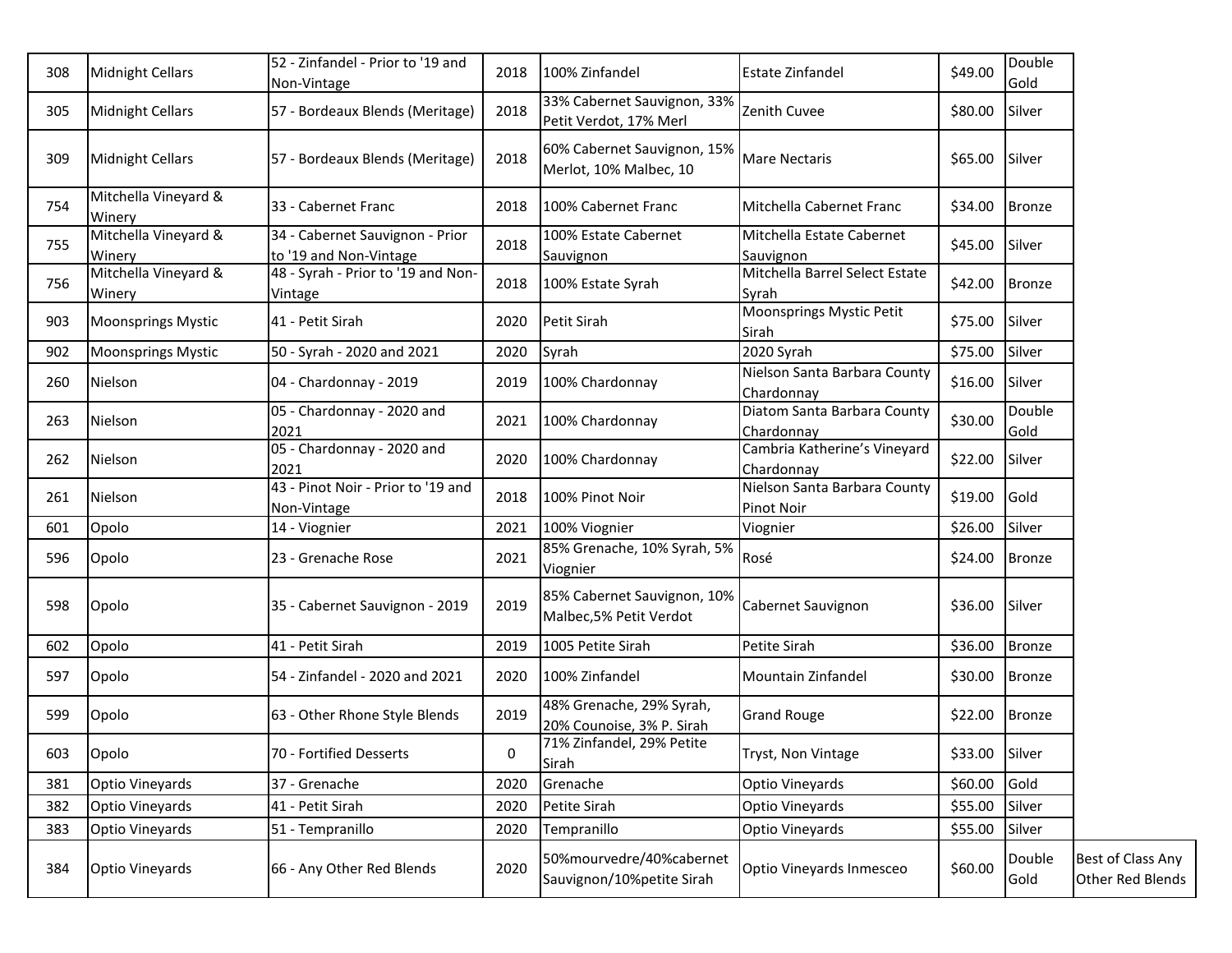| 768 | Paris Valley Road Estate<br>Winery | 01 - Sparkling-Methode<br>Champenoise, Charmat or Other<br><b>Process</b> | 2019 | Grenache Blanc                                | Sparkling Wine, Methode<br>Traditionelle | \$36.00      | Gold           |                                        |
|-----|------------------------------------|---------------------------------------------------------------------------|------|-----------------------------------------------|------------------------------------------|--------------|----------------|----------------------------------------|
| 770 | Paris Valley Road Estate<br>Winery | 11 - Sauvignon Blanc                                                      | 2020 | Sauvignon Blanc                               | Sauvignon Blanc                          | \$29.00      | Gold           |                                        |
| 771 | Paris Valley Road Estate<br>Winery | 18 - Other White Wines-dry(.7%<br>RS or less)                             | 2021 | Chenin Blanc                                  | Chenin Blanc                             | \$34.00      | <b>Bronze</b>  |                                        |
| 772 | Paris Valley Road Estate<br>Winery | 25 - Other Varietal Rose                                                  | 2021 | 88% Malbec, 12% Grenache<br>Blanc             | <b>Malbec Rose</b>                       | \$29.00      | Silver         |                                        |
| 773 | Paris Valley Road Estate<br>Winery | 33 - Cabernet Franc                                                       | 2019 | Cabernet Franc                                | Cabernet Franc                           | \$47.00      | Silver         |                                        |
| 774 | Paris Valley Road Estate<br>Winery | 34 - Cabernet Sauvignon - Prior<br>to '19 and Non-Vintage                 | 2018 | Cabernet Sauvignon                            | Cabernet Sauvignon                       | \$51.00 Gold |                |                                        |
| 775 | Paris Valley Road Estate<br>Winery | 35 - Cabernet Sauvignon - 2019                                            | 2019 | Cabernet Sauvignon                            | Reserve Cabernet Sauvignon               | \$77.00      | Double<br>Gold |                                        |
| 776 | Paris Valley Road Estate<br>Winery | 38 - Malbec                                                               | 2019 | Malbec                                        | Malbec                                   | \$44.00      | Gold           |                                        |
| 777 | Paris Valley Road Estate<br>Winery | 39 - Merlot                                                               | 2019 | Merlot                                        | Merlot                                   | \$44.00      | Silver         |                                        |
| 778 | Paris Valley Road Estate<br>Winery | 42 - Petit Verdot                                                         | 2019 | Petit Verdot                                  | Petit Verdot                             | \$47.00      | Gold           |                                        |
| 779 | Paris Valley Road Estate<br>Winery | 57 - Bordeaux Blends (Meritage)                                           | 2018 | 60% Cab Sauv, 24% Merlot,<br>16% Petit Verdot | ∟'entente                                | \$77.00      | Silver         |                                        |
| 780 | Paris Valley Road Estate<br>Winery | 62 - Cabernet Based Blends                                                | 2019 | 58% Cab Sauv, 42% Petit<br>Verdot             | L'entrevue                               | \$79.00      | Silver         |                                        |
| 781 | Paris Valley Road Estate<br>Winery | 66 - Any Other Red Blends                                                 | 2019 | 73% Cab Sauv, 25% Syrah, 2%<br>Viognier       | Le Rendez-Vous                           | \$79.00      | Silver         |                                        |
| 558 | Peachy Canyon Winery               | 53 - Zinfandel - 2019                                                     | 2019 | 100% Zinfandel                                | <b>Bailey</b>                            | \$50.00      | Gold           |                                        |
| 557 | Peachy Canyon Winery               | 63 - Other Rhone Style Blends                                             | 2020 | 44% Grenache, 39% Syrah,<br>17% Mourvedre     | Gsm                                      | \$50.00      | Gold           |                                        |
| 405 | Pear Valley                        | 02 - Albarino                                                             | 2021 | Albarino                                      | Albarino                                 | \$28.00      | Silver         |                                        |
| 385 | Pear Valley                        | 05 - Chardonnay - 2020 and<br>2021                                        | 2021 | Chardonnay                                    | Chardonnay                               | \$28.00      | <b>Bronze</b>  |                                        |
| 386 | Pear Valley                        | 11 - Sauvignon Blanc                                                      | 2021 | Sauvignon Blanc                               | Sauvignon Blanc                          | \$28.00      | Gold           |                                        |
| 387 | Pear Valley                        | 14 - Viognier                                                             | 2021 | Viognier                                      | Viognier                                 | \$28.00      | Silver         |                                        |
| 388 | Pear Valley                        | 18 - Other White Wines-dry(.7%<br>RS or less)                             | 2021 | Chenin Blanc                                  | Chenin Blanc                             | \$30.00 Gold |                |                                        |
| 389 | Pear Valley                        | 23 - Grenache Rose                                                        | 2021 | Grenache                                      | Rose                                     | \$30.00      | <b>Bronze</b>  |                                        |
| 390 | Pear Valley                        | 32 - Barbera                                                              | 2018 | Barbera                                       | Barbera                                  | \$36.00      | Silver         |                                        |
| 391 | Pear Valley                        | 33 - Cabernet Franc                                                       | 2019 | Cabernet Franc                                | Cabernet Franc                           | \$32.00      | Double<br>Gold | <b>Best of Class</b><br>Cabernet Franc |
| 392 | Pear Valley                        | 34 - Cabernet Sauvignon - Prior<br>to '19 and Non-Vintage                 | 2018 | Cabernet Sauvignon                            | Cabernet Sauvignon                       | \$36.00      | Silver         |                                        |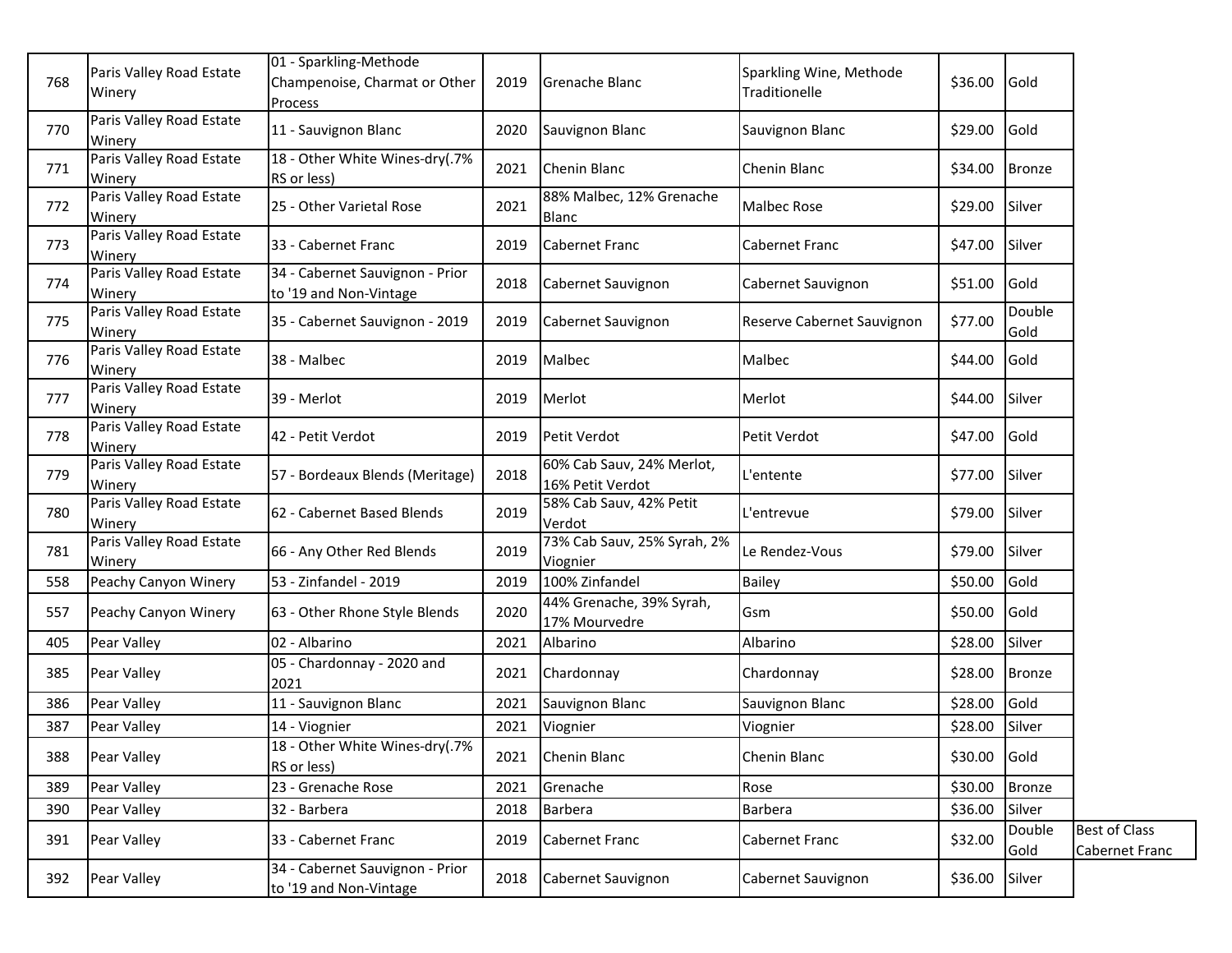| 393 | Pear Valley               | 37 - Grenache                                             | 2019 | Grenache                                                | Grenache                             | \$32.00        | Gold           |                                            |
|-----|---------------------------|-----------------------------------------------------------|------|---------------------------------------------------------|--------------------------------------|----------------|----------------|--------------------------------------------|
| 394 | Pear Valley               | 38 - Malbec                                               | 2019 | Malbec                                                  | Malbec                               | \$36.00        | <b>Bronze</b>  |                                            |
| 395 | Pear Valley               | 39 - Merlot                                               | 2018 | Merlot                                                  | Merlot                               | \$28.00        | Gold           |                                            |
| 396 | Pear Valley               | 41 - Petit Sirah                                          | 2017 | Petit Sirah                                             | Petite Sirah                         | \$38.00        | <b>Bronze</b>  |                                            |
| 406 | Pear Valley               | 44 - Pinot Noir - 2019                                    | 2019 | Pinot Noir                                              | Pinot Noir                           | \$32.00        | Gold           |                                            |
| 397 | Pear Valley               | 49 - Syrah - 2019                                         | 2019 | Syrah                                                   | Syrah                                | \$28.00        | Gold           |                                            |
| 398 | Pear Valley               | 51 - Tempranillo                                          | 2018 | Tempranillo                                             | Tempranillo                          | \$30.00        | Gold           |                                            |
| 399 | Pear Valley               | 52 - Zinfandel - Prior to '19 and<br>Non-Vintage          | 2018 | Zinfandel                                               | Zinfandel                            | \$30.00        | Gold           |                                            |
| 400 | Pear Valley               | 57 - Bordeaux Blends (Meritage)                           | 2019 | 44% Cab Sauv; 25% Cab Franc;<br>20% Merlot; 7% Malbec   | Distraction                          | \$52.00        | Silver         |                                            |
| 401 | Pear Valley               | 60 - Syrah Based Blends                                   | 2019 | 51% Syrah; 29% Grenache;<br>20% Mourvedre               | Inspiration                          | \$32.00        | Double<br>Gold | Best of Class Syrah<br><b>Based Blends</b> |
| 404 | Pear Valley               | 64 - Other Italian Style                                  | 2019 | Nero D'avola                                            | Nero D'avola                         | \$38.00        | Gold           |                                            |
| 402 | Pear Valley               | 67 - Any Other Red Varietals                              | 2019 | Aglianico                                               | Aglianico                            | \$32.00        | Double<br>Gold |                                            |
| 403 | Pear Valley               | 67 - Any Other Red Varietals                              | 2019 | Charbono                                                | Charbono                             | \$32.00        | Silver         |                                            |
| 615 | Penman Springs Vineyard   | 18 - Other White Wines-dry(.7%<br>RS or less)             | 2020 | Muscat Blanc                                            | Dry Humour                           | \$20.00        | <b>Bronze</b>  |                                            |
| 616 | Penman Springs Vineyard   | 34 - Cabernet Sauvignon - Prior<br>to '19 and Non-Vintage | 2017 | Cabernet Sauvignon                                      | Penman Reserve Cabernet<br>Sauvignon | \$38.00        | Silver         |                                            |
| 617 | Penman Springs Vineyard   | 35 - Cabernet Sauvignon - 2019                            | 2019 | Cabernet Sauvignon                                      | Old Block Cabernet Sauvignon         | \$21.00        | Silver         |                                            |
| 619 | Penman Springs Vineyard   | 39 - Merlot                                               | 2017 | Merlot                                                  | Penman Reserve Merlot                | \$33.00        | <b>Bronze</b>  |                                            |
| 614 | Penman Springs Vineyard   | 41 - Petit Sirah                                          | 2018 | Petite Sirah                                            | Petite Sirah                         | \$28.00        | Silver         |                                            |
| 618 | Penman Springs Vineyard   | 57 - Bordeaux Blends (Meritage)                           | 2019 | 54% Cab Sauvignon, 33%<br>Merlot, 13% Petit Verdot      | Artisan Cuvee' Meritage              | \$34.00        | Silver         |                                            |
| 674 | Pianetta                  | 41 - Petit Sirah                                          | 2019 | 100% Petit Sirah                                        | Petit Sirah                          | \$40.00        | Silver         |                                            |
| 676 | Pianetta                  | 47 - Sangiovese                                           | 2019 | 100% Sangiovese                                         | Sangiovese                           | \$40.00        | Silver         |                                            |
| 675 | Pianetta                  | 49 - Syrah - 2019                                         | 2019 | 100% Syrah                                              | Syrah                                | \$40.00        | Silver         |                                            |
| 678 | Pianetta                  | 62 - Cabernet Based Blends                                | 2019 | 72% Cabernet 25%<br>Sangiovese, 3% Petite Sirah         | <b>Tuscan Nights</b>                 | \$50.00 Bronze |                |                                            |
| 677 | Pianetta                  | 66 - Any Other Red Blends                                 | 2019 | 55%syrah 45% Cabernet<br>Sauvignon                      | Bilancio                             | \$48.00        | Gold           |                                            |
| 679 | Pianetta                  | 66 - Any Other Red Blends                                 | 2020 | 45% Syrah, 30% Zinfandel, 15%<br>Sangiovese, 10% Malbec | Jug Wine                             | \$26.00        | Silver         |                                            |
| 719 | Red Soles Winery/miracles | 14 - Viognier                                             | 2020 | Viognier                                                | <b>Red Soles Estate Grown</b>        | \$30.00 Bronze |                |                                            |
|     |                           |                                                           |      |                                                         |                                      |                |                |                                            |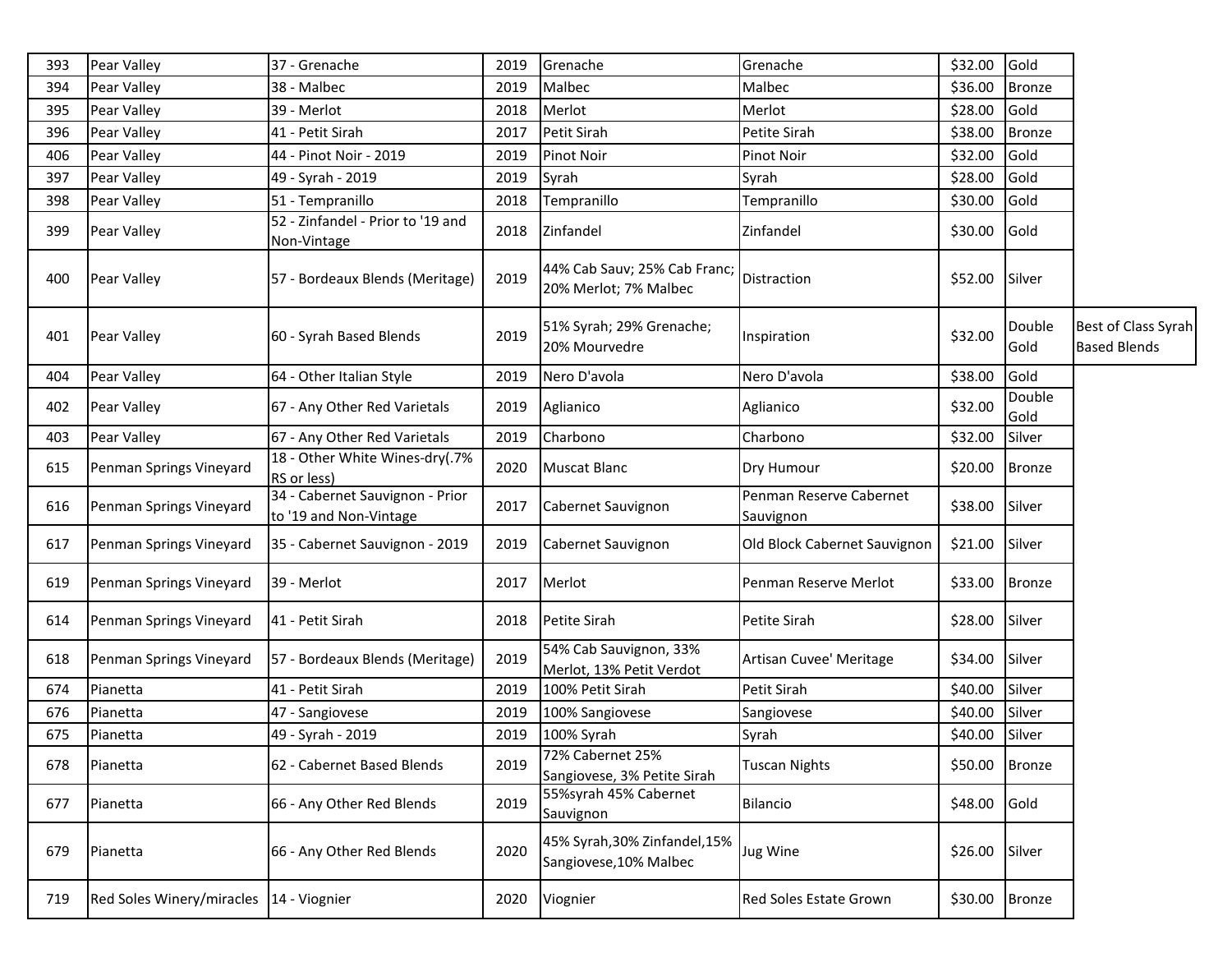| 721 | Red Soles Winery/miracles                         | 37 - Grenache                                          | 2019 | Grenache                                      | Red Soles Estate Grown                               | \$38.00 | Gold           |                                                                                  |
|-----|---------------------------------------------------|--------------------------------------------------------|------|-----------------------------------------------|------------------------------------------------------|---------|----------------|----------------------------------------------------------------------------------|
| 722 | Red Soles Winery/miracles                         | 40 - Mourvedre                                         | 2019 | Mataro'                                       | Red Soles Estate Grown                               | \$42.00 | Silver         |                                                                                  |
| 723 | Red Soles Winery/miracles                         | 41 - Petit Sirah                                       | 2019 | Petite Sirah                                  | <b>Red Soles Estate Grown</b>                        | \$38.00 | Silver         |                                                                                  |
| 724 | Red Soles Winery/miracles                         | 49 - Syrah - 2019                                      | 2019 | Syrah                                         | Red Soles Estate Grown                               | \$40.00 | <b>Bronze</b>  |                                                                                  |
| 725 | Red Soles Winery/miracles   51 - Tempranillo      |                                                        | 2019 | Tempranillo                                   | Red Soles Estate Grown                               | \$38.00 | <b>Bronze</b>  |                                                                                  |
| 720 | Red Soles Winery/miracles   53 - Zinfandel - 2019 |                                                        | 2019 | Zinfandel                                     | Red Soles Estate Grown                               | \$40.00 | Silver         |                                                                                  |
| 727 |                                                   | Red Soles Winery/miracles   58 - Grenache Based Blends | 2019 | 45%granacha/45%syrah/10%<br>Mataro            | Red Soles Estate Grown -<br><b>Achilles Weakness</b> | \$40.00 | Silver         |                                                                                  |
| 726 |                                                   | Red Soles Winery/miracles   62 - Cabernet Based Blends | 2019 | 50% Cabernet/50% Syrah                        | Red Soles Estate Grown - Paso<br>Doble               | \$40.00 | <b>Bronze</b>  |                                                                                  |
| 563 | Riboli Family Wines                               | 11 - Sauvignon Blanc                                   | 2021 | Sauvignon Blanc                               | San Simeon Sauvignon Blanc                           | \$20.00 | Silver         |                                                                                  |
| 562 | <b>Riboli Family Wines</b>                        | 23 - Grenache Rose                                     | 2021 | Grenache                                      | San Simeon Grenache Rose                             | \$20.00 | Silver         |                                                                                  |
| 561 | <b>Riboli Family Wines</b>                        | 25 - Other Varietal Rose                               | 2021 | 80% Grenache, 10% Syrah,<br>10% Graciano      | Maddalena Rosé                                       | \$15.00 | Silver         |                                                                                  |
| 565 | <b>Riboli Family Wines</b>                        | 35 - Cabernet Sauvignon - 2019                         | 2019 | Cabernet Sauvignon                            | San Simeon Cabernet<br>Sauvignon Reserve             | \$60.00 | Double<br>Gold | <b>Best of Class</b><br>Cabernet<br>Sauvignon -<br>2019/Best<br>Red/Best of Show |
| 564 | Riboli Family Wines                               | 41 - Petit Sirah                                       | 2019 | Petite Sirah                                  | San Simeon Petite Sirah                              | \$25.00 | Silver         |                                                                                  |
| 560 | <b>Riboli Family Wines</b>                        | 50 - Syrah - 2020 and 2021                             | 2020 | Syrah                                         | San Simeon Syrah                                     | \$25.00 | Double<br>Gold | Best of Class Syrah                                                              |
| 559 | Riboli Family Wines                               | 66 - Any Other Red Blends                              | 2019 | Cabernet Sauvignon Blend                      | San Simeon Sotrmwatch                                | \$60.00 | Gold           |                                                                                  |
| 820 | <b>Riverstar Vineyards</b>                        | 41 - Petit Sirah                                       | 2017 | 100% Petite Sirah                             | 2017 Petite Sirah                                    | \$32.00 | Silver         |                                                                                  |
| 819 | Riverstar Vineyards                               | 60 - Syrah Based Blends                                | 2017 | 60% Syrah, 20% Zinfandel,<br>20% Petite Sirah | 2017 Eclipse                                         | \$34.00 | <b>Bronze</b>  |                                                                                  |
| 313 | Sadler's Well                                     | 36 - Cabernet Sauvignon - 2020<br>and 2021             | 2020 | 100% Cabernet Sauvignon                       | Sadler's Well                                        | \$17.99 | Double<br>Gold |                                                                                  |
| 431 | San Rucci Winery                                  | 36 - Cabernet Sauvignon - 2020<br>and 2021             | 2020 | Cabernet Sauvignon                            | San Rucci Winery                                     | \$48.00 | <b>Bronze</b>  |                                                                                  |
| 430 | San Rucci Winery                                  | 54 - Zinfandel - 2020 and 2021                         | 2020 | Zinfandel                                     | San Rucci Winery                                     | \$48.00 | Silver         |                                                                                  |
| 432 | San Rucci Winery                                  | 67 - Any Other Red Varietals                           | 2020 | Montepulciano                                 | San Rucci Winery                                     | \$48.00 | Double<br>Gold | Best of Class Any<br>Other Red<br><b>Varietals</b>                               |
| 251 | Sculpterra Winery                                 | 14 - Viognier                                          | 2021 | 100% Viognier                                 | Sculpterra Viognier                                  | \$34.00 | Silver         |                                                                                  |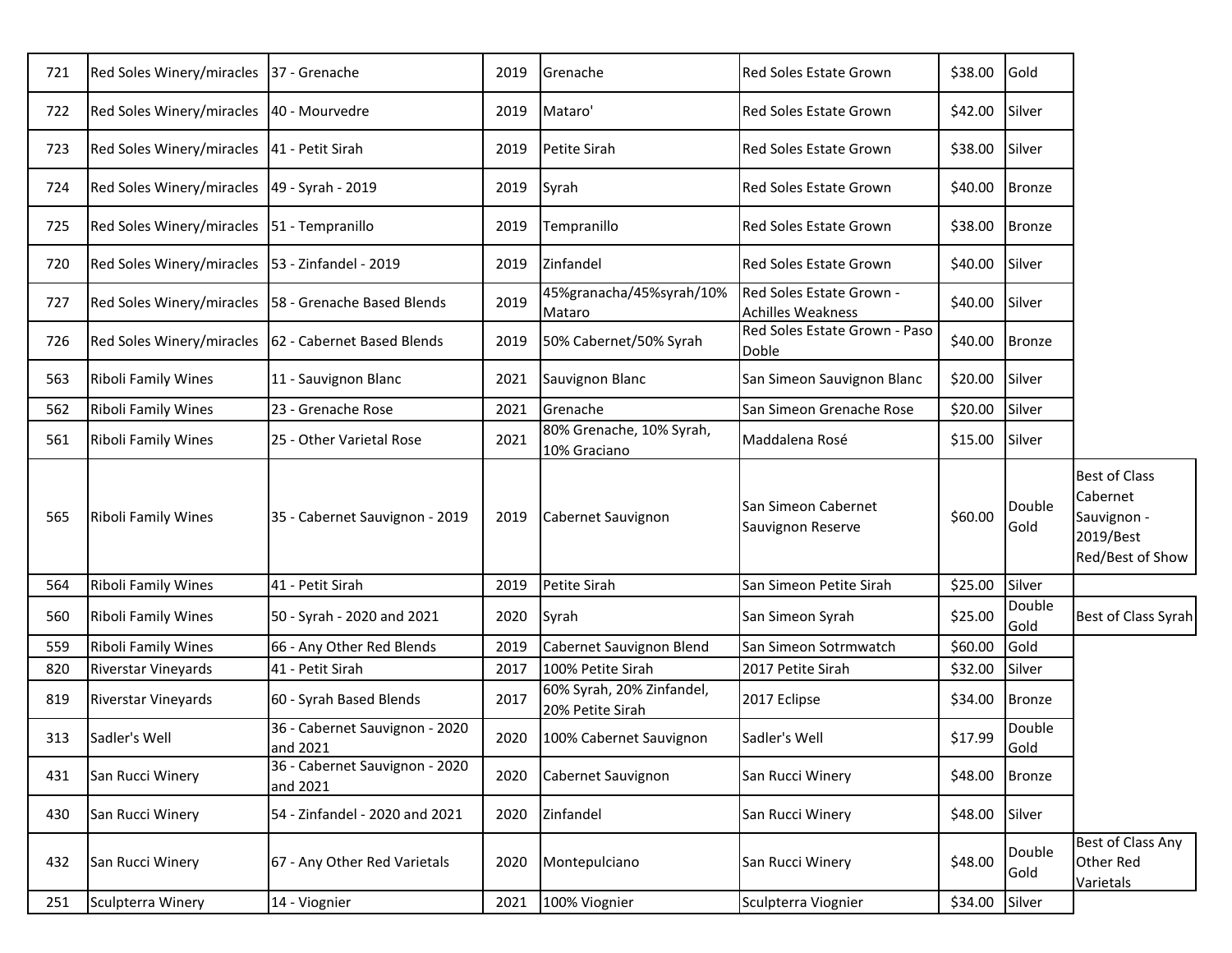| 252 | Sculpterra Winery          | 31 - Any Rose Blends                          | 2021 | 48% Grenache, 36% Syrah &<br>16% Mourvèdre                               | Sculpterra Paso Pink Rosé            | \$34.00 | Silver         |                                                         |
|-----|----------------------------|-----------------------------------------------|------|--------------------------------------------------------------------------|--------------------------------------|---------|----------------|---------------------------------------------------------|
| 256 | Sculpterra Winery          | 36 - Cabernet Sauvignon - 2020<br>and 2021    | 2020 | 92% Cabernet Sauvignon & 8% Bentley Ironworks Sculpterra<br>Petite Sirah | Cabernet Sauvignon                   | \$76.00 | Gold           |                                                         |
| 253 | Sculpterra Winery          | 37 - Grenache                                 | 2021 | 90% Grenache & 10% Petite<br>Sirah                                       | Sculpterra Grenache                  | \$40.00 | Silver         |                                                         |
| 258 | Sculpterra Winery          | 41 - Petit Sirah                              | 2019 | 100% Petite Sirah                                                        | Sculpterra Petite Sirah              | \$64.00 | Double<br>Gold | <b>Best of Class Petit</b><br>Sirah                     |
| 255 | Sculpterra Winery          | 46 - Primitivo                                | 2019 | 95% Primitivo & 5% Petite<br>Sirah                                       | Estate Sculpterra Primitivo          | \$64.00 | Gold           |                                                         |
| 254 | Sculpterra Winery          | 46 - Primitivo                                | 2020 | 100% Primitivo                                                           | Sculpterra Primitivo                 | \$42.00 | Gold           |                                                         |
| 259 | Sculpterra Winery          | 57 - Bordeaux Blends (Meritage)               | 2018 | 39% Cab S, 27% Cab Franc,<br>26% Merlot, 8% Petit Ver                    | Maquette                             | \$50.00 | Silver         |                                                         |
| 257 | Sculpterra Winery          | 63 - Other Rhone Style Blends                 | 2020 | 46% Mourvèdre, 31%<br>Grenache & 23% Syrah                               | Repoussé                             | \$48.00 | Silver         |                                                         |
| 762 | Sea Shell Cellars          | 14 - Viognier                                 | 2021 | Viognier                                                                 | Viognier                             | \$21.00 | <b>Bronze</b>  |                                                         |
| 763 | Sea Shell Cellars          | 23 - Grenache Rose                            | 2021 | Grenache                                                                 | Grenache Rose                        | \$22.00 | Silver         |                                                         |
| 765 | Sea Shell Cellars          | 35 - Cabernet Sauvignon - 2019                | 2019 | Cabernet Sauvignon                                                       | Reserve Cabernet Sauvignon           | \$44.00 | Silver         |                                                         |
| 766 | Sea Shell Cellars          | 49 - Syrah - 2019                             | 2019 | Syrah                                                                    | Reserve Syrah                        | \$42.00 | Silver         |                                                         |
| 764 | Sea Shell Cellars          | 51 - Tempranillo                              | 2019 | Tempranillo                                                              | <b>Balboa Tempranillo</b>            | \$30.00 | <b>Bronze</b>  |                                                         |
| 223 | <b>Serendipity Cellars</b> | 05 - Chardonnay - 2020 and<br>2021            | 2020 | Chardonnay                                                               | Chardonnay                           | \$30.00 | Silver         |                                                         |
| 591 | Serendipity Cellars        | 06 - No Oak Chardonnay                        | 2021 | Chardonnay                                                               | California Sunrise                   | \$30.00 | <b>Bronze</b>  |                                                         |
| 226 | Serendipity Cellars        | 11 - Sauvignon Blanc                          | 2021 | Sauvignon Blanc                                                          | Sauvignon Blanc                      | \$24.00 | <b>Bronze</b>  |                                                         |
| 225 | <b>Serendipity Cellars</b> | 18 - Other White Wines-dry(.7%<br>RS or less) | 2021 | Vermentino                                                               | Vermentino                           | \$28.00 | <b>Bronze</b>  |                                                         |
| 594 | Serendipity Cellars        | 47 - Sangiovese                               | 2020 | Sangiovese                                                               | Sangiovese                           | \$26.00 | <b>Bronze</b>  |                                                         |
| 222 | Serendipity Cellars        | 54 - Zinfandel - 2020 and 2021                | 2020 | Zinfandel                                                                | <b>Zinfandel</b>                     | \$38.00 | <b>Bronze</b>  |                                                         |
| 554 | Seven Angels Cellars       | 41 - Petit Sirah                              | 2017 | Petite Sirah                                                             | Seven Angels Cellars/petite<br>Sirah | \$39.00 | Silver         |                                                         |
| 555 | Seven Angels Cellars       | 44 - Pinot Noir - 2019                        | 2019 | <b>Pinot Noir</b>                                                        | Seven Angels Cellars/pinot<br>Noir   | \$42.00 | Gold           |                                                         |
| 553 | Seven Angels Cellars       | 59 - Sangiovese Based Blends                  | 2017 | 60% Sangiovese, 20% Cab<br>Sauv, 10%merlot, 10% Syrah                    | Seven Angels<br>Cellars/confession   | \$34.00 | Silver         |                                                         |
| 552 | Seven Angels Cellars       | 61 - Zinfandel Based Blends                   | 2017 | 40% Zin, 20% Syrah, 20%<br>Grenache, 20% Cab Sauv                        | Seven Angels Cellars/grace           | \$35.00 | Silver         |                                                         |
| 551 | Seven Angels Cellars       | 62 - Cabernet Based Blends                    | 2017 | 57% Cabernet Sauv, 29%<br>Petite Verdot, 14% Merlot                      | Seven Angels Cellars/kindred         | \$35.00 | Double<br>Gold | <b>Best of Class</b><br>Cabernet Based<br><b>Blends</b> |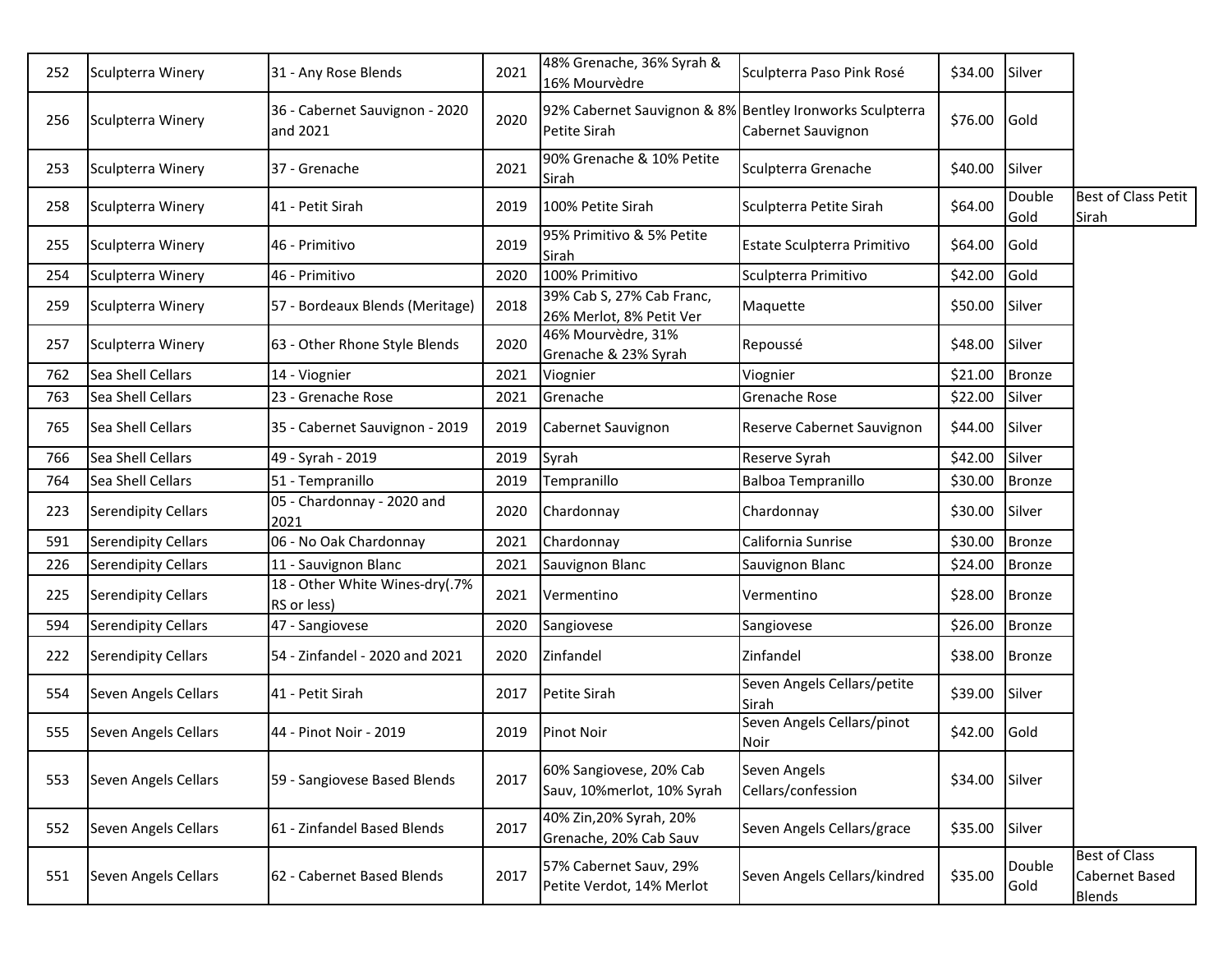| 840 | Shale Oak                           | 02 - Albarino                                                      | 2020 | Albarino                                               | Albarino                        | \$24.00        | Silver         |                                   |
|-----|-------------------------------------|--------------------------------------------------------------------|------|--------------------------------------------------------|---------------------------------|----------------|----------------|-----------------------------------|
| 839 | Shale Oak                           | 12 - Grenache Blanc                                                | 2020 | Grenache Blanc                                         | Grenache Blanc                  | \$36.00        | Gold           |                                   |
| 838 | Shale Oak                           | 14 - Viognier                                                      | 2020 | Viognier                                               | Viognier                        | \$36.00        | Silver         |                                   |
| 450 | Shale Oak                           | 40 - Mourvedre                                                     | 2019 | Mourvedre                                              | Mourvedre                       | \$42.00        | Double<br>Gold | <b>Best of Class</b><br>Mourvedre |
| 447 | Shale Oak                           | 42 - Petit Verdot                                                  | 2019 | Petit Verdot                                           | Petit Verdot                    | \$42.00        | Silver         |                                   |
| 449 | Shale Oak                           | 49 - Syrah - 2019                                                  | 2019 | Syrah                                                  | Syrah                           | \$42.00        | Gold           |                                   |
| 841 | <b>Shale Oak</b>                    | 53 - Zinfandel - 2019                                              | 2019 | Zinfandel                                              | Zinfandel                       | \$42.00        | Gold           |                                   |
| 446 | Shale Oak                           | 63 - Other Rhone Style Blends                                      | 2019 | 40% Mourvedre, 40% Syrah,<br>20% Grenache              | Chi                             | \$65.00        | Silver         |                                   |
| 448 | Shale Oak                           | 66 - Any Other Red Blends                                          | 2019 | 25% petite Sirah, 25% Pverdot,<br>25% Syrah, 25% Zinfa | ka                              | \$65.00        | Gold           |                                   |
| 842 | Shale Oak                           | 66 - Any Other Red Blends                                          | 2019 | 40% Syrah, 30% Zinfandel.<br>20% Grenache, 10% Petit   | Ku                              | \$65.00        | Gold           |                                   |
| 906 | St. Eva Hill Vineyard               | 41 - Petit Sirah                                                   | 2019 | Petite Sirah                                           | St. Eva Hill Vineyard           | \$58.00        | <b>Bronze</b>  |                                   |
| 904 | St. Eva Hill Vineyard               | 53 - Zinfandel - 2019                                              | 2019 | Zinfandel                                              | St. Eva Hill Vineyard           | \$45.00        | Silver         |                                   |
| 905 | St. Eva Hill Vineyard               | 61 - Zinfandel Based Blends                                        | 2019 | Zinfandel/petite Sirah                                 | St. Eva Hill Vineyard/biofusion | \$54.00        | <b>Bronze</b>  |                                   |
| 816 | <b>Stilson Cellars</b>              | 14 - Viognier                                                      | 2021 | Viognier                                               | The Reverie                     | \$33.00        | Silver         |                                   |
| 815 | <b>Stilson Cellars</b>              | 28 - Syrah Rose                                                    | 2021 | Syrah                                                  | Rosé Ray                        | \$31.00        | Gold           |                                   |
| 620 | Summerwood Winery                   | 01 - Sparkling-Methode<br>Champenoise, Charmat or Other<br>Process | 2020 | Grenache Blanc                                         | Asa Awa                         | \$40.00        | <b>Bronze</b>  |                                   |
| 621 | Summerwood Winery                   | 12 - Grenache Blanc                                                | 2020 | Grenache Blanc                                         | Grenache Blanc                  | \$30.00        | <b>Bronze</b>  |                                   |
| 622 | Summerwood Winery                   | 57 - Bordeaux Blends (Meritage)                                    | 2019 | 64% Cab Sauv   23% Merlot  <br>13% Malbec              | Sentio                          | \$60.00        | Silver         |                                   |
| 234 | Sycamore Ranch Vineyard<br>& Winery | 13 - Roussanne                                                     | 2020 | Roussanne                                              | 2020 Roussanne                  | \$40.00        | Gold           |                                   |
| 243 | Sycamore Ranch Vineyard<br>& Winery | 14 - Viognier                                                      | 2021 | Viognier                                               | 2021 Viognier                   | \$35.00        | <b>Bronze</b>  |                                   |
| 232 | Sycamore Ranch Vineyard<br>& Winery | 35 - Cabernet Sauvignon - 2019                                     | 2019 | Cabernet Sauvignon                                     | 2019 Cabernet Sauvignon         | \$50.00        | Silver         |                                   |
| 233 | Sycamore Ranch Vineyard<br>& Winery | 37 - Grenache                                                      |      | 2020 Grenache                                          | 2020 Grenache                   | \$45.00 Silver |                |                                   |
| 235 | Sycamore Ranch Vineyard<br>& Winery | 39 - Merlot                                                        | 2020 | Merlot                                                 | 2020 Merlot                     | \$45.00        | <b>Bronze</b>  |                                   |
| 236 | Sycamore Ranch Vineyard<br>& Winery | 40 - Mourvedre                                                     | 2020 | Mourvedre                                              | 2020 Mourvedre                  | \$45.00        | Silver         |                                   |
| 237 | Sycamore Ranch Vineyard<br>& Winery | 41 - Petit Sirah                                                   | 2020 | Petite Sirah                                           | 2020 Petite Sirah               | \$60.00        | Silver         |                                   |
| 238 | Sycamore Ranch Vineyard<br>& Winery | 42 - Petit Verdot                                                  | 2020 | Petit Verdot                                           | 2020 Petit Verdot               | \$55.00        | Gold           |                                   |
|     |                                     |                                                                    |      |                                                        |                                 |                |                |                                   |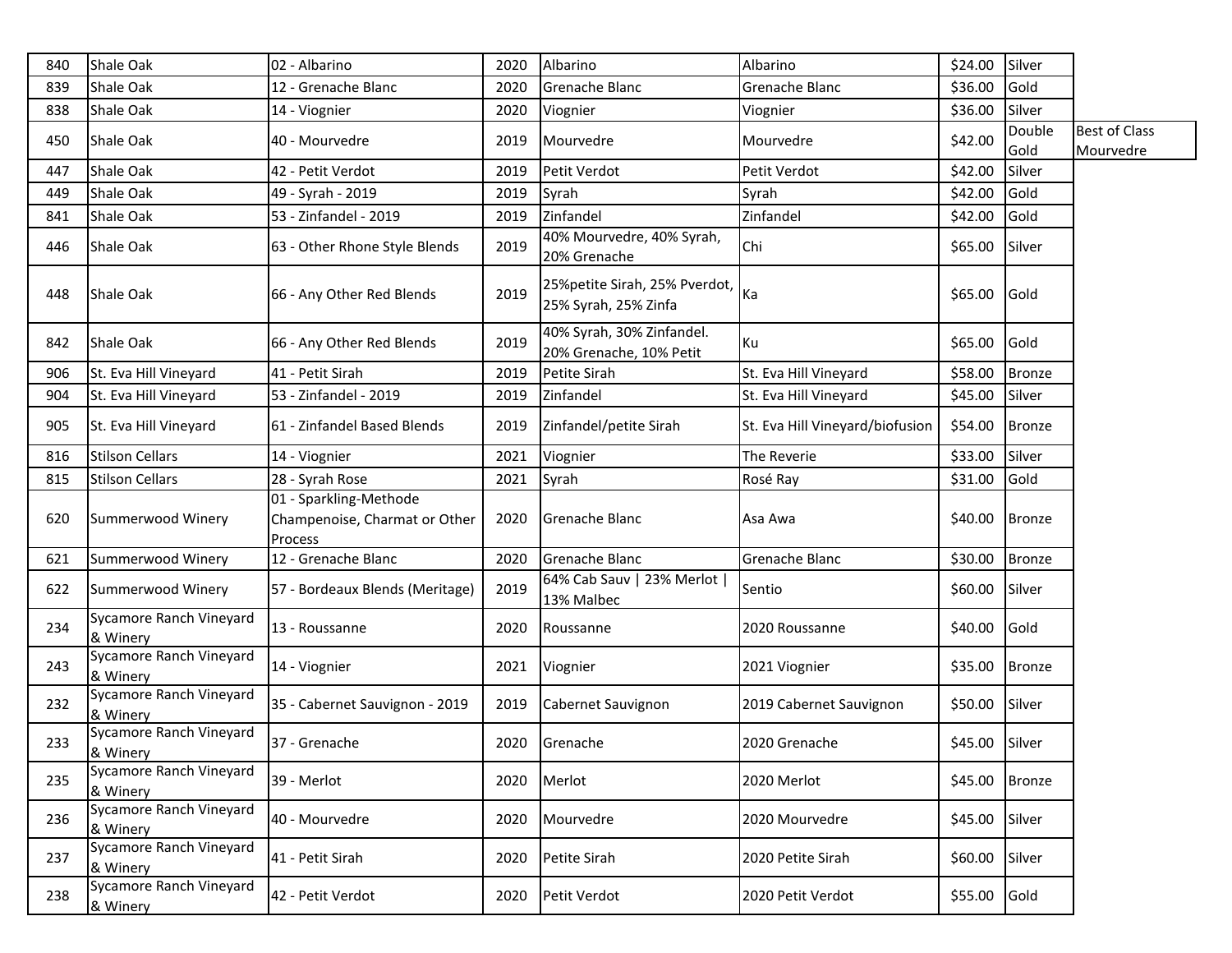| 239 | Sycamore Ranch Vineyard<br>& Winery                | 46 - Primitivo                                       | 2020 | Primitivo                                                    | 2020 Primitivo                    | \$40.00        | Double<br>Gold | <b>Best of Class</b><br>Primitivo                |
|-----|----------------------------------------------------|------------------------------------------------------|------|--------------------------------------------------------------|-----------------------------------|----------------|----------------|--------------------------------------------------|
| 240 | Sycamore Ranch Vineyard                            | 50 - Syrah - 2020 and 2021                           | 2020 | Syrah                                                        | 2020 Syrah                        | \$50.00        | Gold           |                                                  |
| 241 | & Winery<br>Sycamore Ranch Vineyard                | 58 - Grenache Based Blends                           | 2020 | Grenache Syrah Mourvedre                                     | 2020 Gsm                          | \$45.00        | Silver         |                                                  |
| 242 | & Winery<br>Sycamore Ranch Vineyard<br>& Winery    | 66 - Any Other Red Blends                            | 2020 | 50% Syrah, 50% Cabernet<br>Sauvignon                         | 2020 Ranch Red                    | \$45.00        | Double<br>Gold |                                                  |
| 326 | <b>Tackitt Family Vineyards</b>                    | 07 - Gewurztraminer                                  | 2021 | Gewurztraminer                                               | Tackitt Family Vineyards          | \$25.00        | Silver         |                                                  |
| 327 | <b>Tackitt Family Vineyards</b>                    | 23 - Grenache Rose                                   | 2021 | Grenache                                                     | <b>Risque Rose</b>                | \$26.00        | Silver         |                                                  |
| 328 | <b>Tackitt Family Vineyards</b>                    | 42 - Petit Verdot                                    | 2019 | Petit Verdot                                                 | Signature                         | \$40.00        | Silver         |                                                  |
| 821 | Thacher Winery & Vineyard 25 - Other Varietal Rose |                                                      | 2021 | 100% Cinsaut                                                 | <b>Cinsaut Rose</b>               | \$32.00        | Gold           |                                                  |
| 823 |                                                    | Thacher Winery & Vineyard 58 - Grenache Based Blends | 2018 | 40%grenache, 36%syrah, 15%m<br>ourvèdre, 7% counoise, 2% vio | <b>Constant Variable</b>          | \$52.00        | Double<br>Gold | <b>Best of Class</b><br>Grenache Based<br>Blends |
| 824 |                                                    | Thacher Winery & Vineyard 62 - Cabernet Based Blends | 2018 | 70% Cabernet Sauvignon, 30%<br>Syrah                         | <b>New Routine</b>                | \$60.00        | <b>Bronze</b>  |                                                  |
| 758 | <b>Timshel Vineyards</b>                           | 37 - Grenache                                        | 2020 | Grenache                                                     | Timshel Vineyards                 | \$40.00        | Bronze         |                                                  |
| 757 | <b>Timshel Vineyards</b>                           | 58 - Grenache Based Blends                           | 2019 | Gsm                                                          | Timshel Vineyards                 | \$35.00        | Silver         |                                                  |
| 504 | <b>Tobin James Cellars</b>                         | 09 - Riesling - Dry                                  | 2019 | Riesling                                                     | James Gang Reserve                | \$18.00        | Gold           |                                                  |
| 505 | <b>Tobin James Cellars</b>                         | 52 - Zinfandel - Prior to '19 and<br>Non-Vintage     | 2018 | Zinfandel                                                    | <b>Silver Reserve</b>             | \$52.00        | Gold           |                                                  |
| 952 | <b>TOFINO</b>                                      | 23 - Grenache Rose                                   | 2021 | Grenache                                                     | 21 Rose                           | \$28.00        | <b>Bronze</b>  |                                                  |
| 954 | <b>TOFINO</b>                                      | 37 - Grenache                                        | 2018 | Grenache                                                     | 18 Grenache Noir                  | \$58.00        | Silver         |                                                  |
| 953 | <b>TOFINO</b>                                      | 37 - Grenache                                        | 2019 | Grenache                                                     | 19 Grenache Noir                  | \$48.00        | Silver         |                                                  |
| 955 | <b>TOFINO</b>                                      | 49 - Syrah - 2019                                    | 2019 | Syrah                                                        | 19 Syrah                          | \$48.00        | <b>Bronze</b>  |                                                  |
| 623 | <b>Torch Cellars</b>                               | 05 - Chardonnay - 2020 and<br>2021                   | 2021 | Chardonnay                                                   | 2021 Torch Cellars<br>Chardonnay  | \$36.00        | Silver         |                                                  |
| 624 | <b>Torch Cellars</b>                               | 31 - Any Rose Blends                                 | 2021 | 82% Mourvedre/ 18% Malbec                                    | 2021 Torch Cellars Rosé           | \$20.00        | Silver         |                                                  |
| 625 | <b>Torch Cellars</b>                               | 51 - Tempranillo                                     | 2017 | 100% Tempranillo                                             | 2017 Torch Cellars<br>Tempranillo | \$36.00        | Silver         |                                                  |
| 626 | <b>Torch Cellars</b>                               | 61 - Zinfandel Based Blends                          | 2017 | Zinfandel syrah grenache                                     | 2017 Torch Cellars Melangé        | \$40.00 Silver |                |                                                  |
| 912 | Tru Win Co                                         | 49 - Syrah - 2019                                    | 2019 | Syrah                                                        | Tru Tu Ru                         | \$42.00        | Double<br>Gold |                                                  |
| 664 | Vargas                                             | 02 - Albarino                                        | 2021 | Albarino                                                     | Aha                               | \$28.00        | <b>Bronze</b>  |                                                  |
| 663 | Vargas                                             | 06 - No Oak Chardonnay                               | 2021 | Chardonnay                                                   | Ole                               | \$28.00        | <b>Bronze</b>  |                                                  |
| 669 | Vargas                                             | 23 - Grenache Rose                                   | 2021 | 100% Grenache                                                | Costa Rosa                        | \$28.00        | Silver         |                                                  |
| 751 | Vargas                                             | 37 - Grenache                                        | 2019 | 100% Grenache                                                | Aragon                            | \$32.00        | Silver         |                                                  |
| 670 | Vargas                                             | 41 - Petit Sirah                                     | 2019 | 100% Petite Sirah                                            | Si                                | \$38.00        | Gold           |                                                  |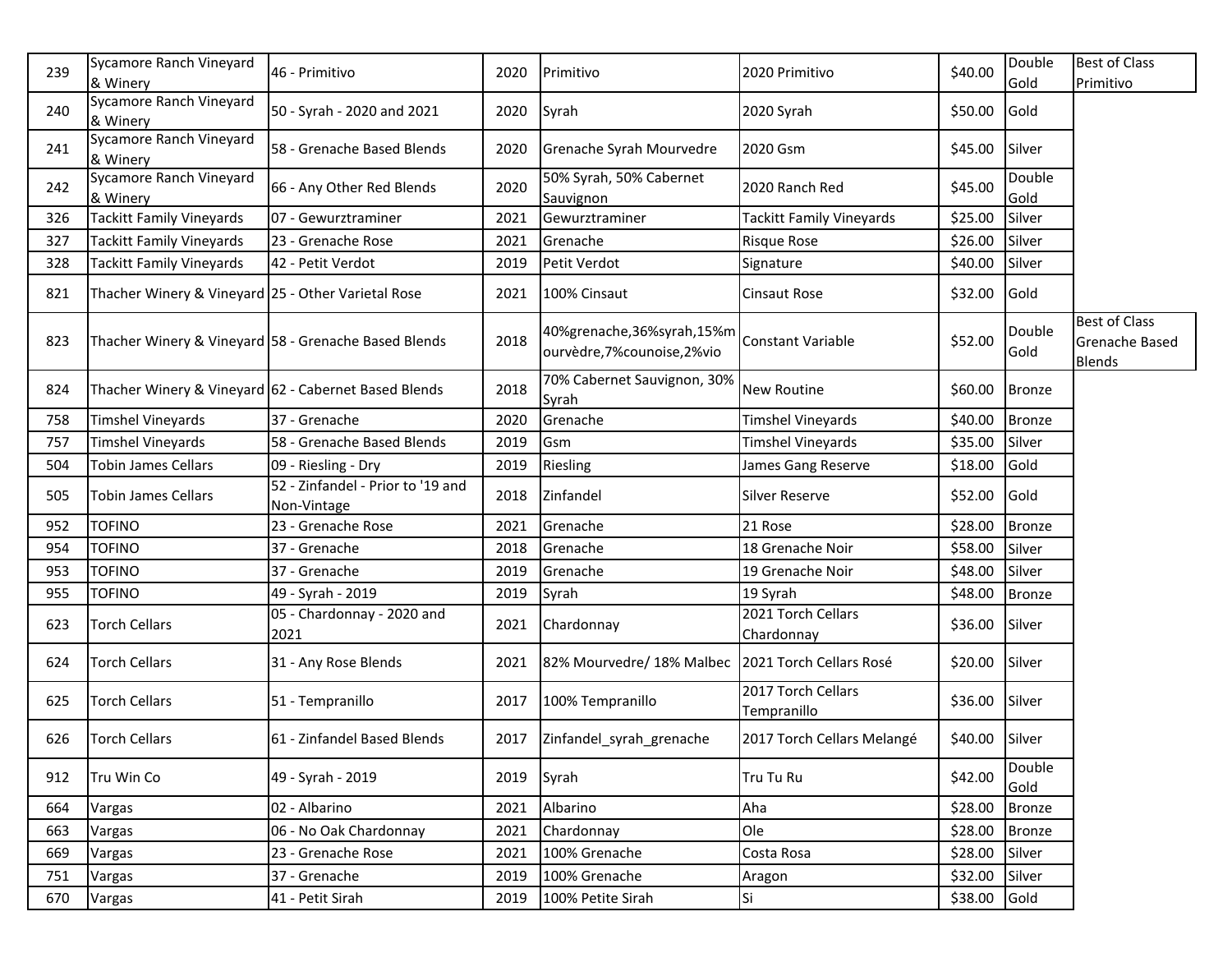| 752 | Vargas                | 54 - Zinfandel - 2020 and 2021                                     | 2020        | 100% Zinfandel                            | Cruzin                           | \$32.00        | <b>Bronze</b>  |                                                            |
|-----|-----------------------|--------------------------------------------------------------------|-------------|-------------------------------------------|----------------------------------|----------------|----------------|------------------------------------------------------------|
| 665 | Vargas                | 58 - Grenache Based Blends                                         | 2020        | 50% Grenache, 25% Syrah,<br>25% Mourvedre | <b>Tres Bien</b>                 | \$32.00        | Gold           |                                                            |
| 667 | Vargas                | 62 - Cabernet Based Blends                                         | 2019        | 80% Cabernet, 20%<br>Tempranillo          | El Taxi                          | \$32.00        | Silver         |                                                            |
| 753 | Vargas                | 68 - Dessert Whites                                                | 2020        | 100% Chardonnay                           | Oro                              | \$28.00        | Silver         |                                                            |
| 794 | Villa San-Juliette    | 08 - Pinot Gris/Grigio                                             | 2021        | <b>Pinot Gris</b>                         | <b>Pinot Gris Reserve</b>        | \$28.00        | Silver         |                                                            |
| 793 | Villa San-Juliette    | 11 - Sauvignon Blanc                                               | 2020        | Sauvignon Blanc                           | Sauvignon Blanc Estate           | \$28.00        | Gold           |                                                            |
| 795 | Villa San-Juliette    | 23 - Grenache Rose                                                 | 2021        | 100% Grenache                             | Rosé Reserve                     | \$30.00        | Gold           |                                                            |
| 797 | Villa San-Juliette    | 33 - Cabernet Franc                                                | 2019        | Cabernet Franc                            | <b>Cabernet Franc Reserve</b>    | \$50.00        | Double<br>Gold |                                                            |
| 801 | Villa San-Juliette    | 34 - Cabernet Sauvignon - Prior<br>to '19 and Non-Vintage          | 2018        | Cabernet Sauvignon                        | Cabernet Sauvignon Reserve       | \$45.00        | Gold           |                                                            |
| 802 | Villa San-Juliette    | 37 - Grenache                                                      | 2020        | Grenache                                  | <b>I</b> Grenache Reserve        | \$48.00        | Double<br>Gold |                                                            |
| 798 | Villa San-Juliette    | 41 - Petit Sirah                                                   | 2019        | Petite Sirah                              | Petite Sirah Reserve             | \$44.00        | Double<br>Gold |                                                            |
| 804 | Villa San-Juliette    | 42 - Petit Verdot                                                  | 2020        | Petit Verdot                              | <b>Petit Verdot Reserve</b>      | \$45.00        | Silver         |                                                            |
| 803 | Villa San-Juliette    | 50 - Syrah - 2020 and 2021                                         | 2020        | Syrah                                     | Syrah Reserve                    | \$44.00        | Gold           |                                                            |
| 799 | Villa San-Juliette    | 53 - Zinfandel - 2019                                              | 2019        | Zinfandel                                 | Zinfandel Reserve                | \$36.00        | Silver         |                                                            |
| 796 | Villa San-Juliette    | 67 - Any Other Red Varietals                                       | 2019        | Alicante Bouschet                         | <b>Alicante Bouschet Reserve</b> | \$40.00        | Gold           |                                                            |
| 708 | Vincent Vineyards     | 11 - Sauvignon Blanc                                               | 2021        | Sauvignon Blanc                           | <b>Estate Sauvignon Blanc</b>    | \$25.00        | Gold           |                                                            |
| 709 | Vincent Vineyards     | 33 - Cabernet Franc                                                | 2019        | Cabernet Franc                            | <b>Estate Cabernet Franc</b>     | \$45.00        | <b>Bronze</b>  |                                                            |
| 710 | Vincent Vineyards     | 35 - Cabernet Sauvignon - 2019                                     | 2019        | Cabernet Sauvignon                        | <b>Estate Cabernet Sauvignon</b> | \$60.00        | <b>Bronze</b>  |                                                            |
| 711 | Vincent Vineyards     | 39 - Merlot                                                        | 2019        | Merlot                                    | <b>Estate Merlot</b>             | \$45.00        | <b>Bronze</b>  |                                                            |
| 712 | Vincent Vineyards     | 42 - Petit Verdot                                                  | 2019        | Petit Verdot                              | <b>Estate Petit Verdot</b>       | \$45.00        | Double<br>Gold | <b>Best of Class Petit</b><br>Verdot                       |
| 713 | Vincent Vineyards     | 49 - Syrah - 2019                                                  | 2019        | Syrah                                     | <b>Estate Syrah</b>              | \$45.00        | Double<br>Gold | <b>Best of Class Syrah</b><br>2019                         |
| 745 | Vintage Cowboy Winery | 30 - Zinfandel Rose (inc White<br>Zin)                             | 2021        | Zinfandel                                 | Vintage Cowboy Winery            | \$22.00        | Silver         |                                                            |
| 746 | Vintage Cowboy Winery | 34 - Cabernet Sauvignon - Prior<br>to '19 and Non-Vintage          | 2018        | Cabernet Sauvignon                        | <b>Vintage Cowboy</b>            | \$26.00 Silver |                |                                                            |
| 487 | Vintage Wine Estates  | 01 - Sparkling-Methode<br>Champenoise, Charmat or Other<br>Process | $\mathbf 0$ | 67% Chardonnay 33% Pinot<br>Noir          | Laetitia/ Brut Cuvee Rm          | \$24.99        | Double<br>Gold |                                                            |
| 488 | Vintage Wine Estates  | 01 - Sparkling-Methode<br>Champenoise, Charmat or Other<br>Process | $\mathbf 0$ | 65% Chardonnay 35% Pinot<br>Noir          | Laetitia / Brut Rose Rm          | \$24.99        | Double<br>Gold | <b>Best of Class</b><br>Sparkling/Best<br><b>Sparkling</b> |
|     |                       |                                                                    |             |                                           |                                  |                |                |                                                            |